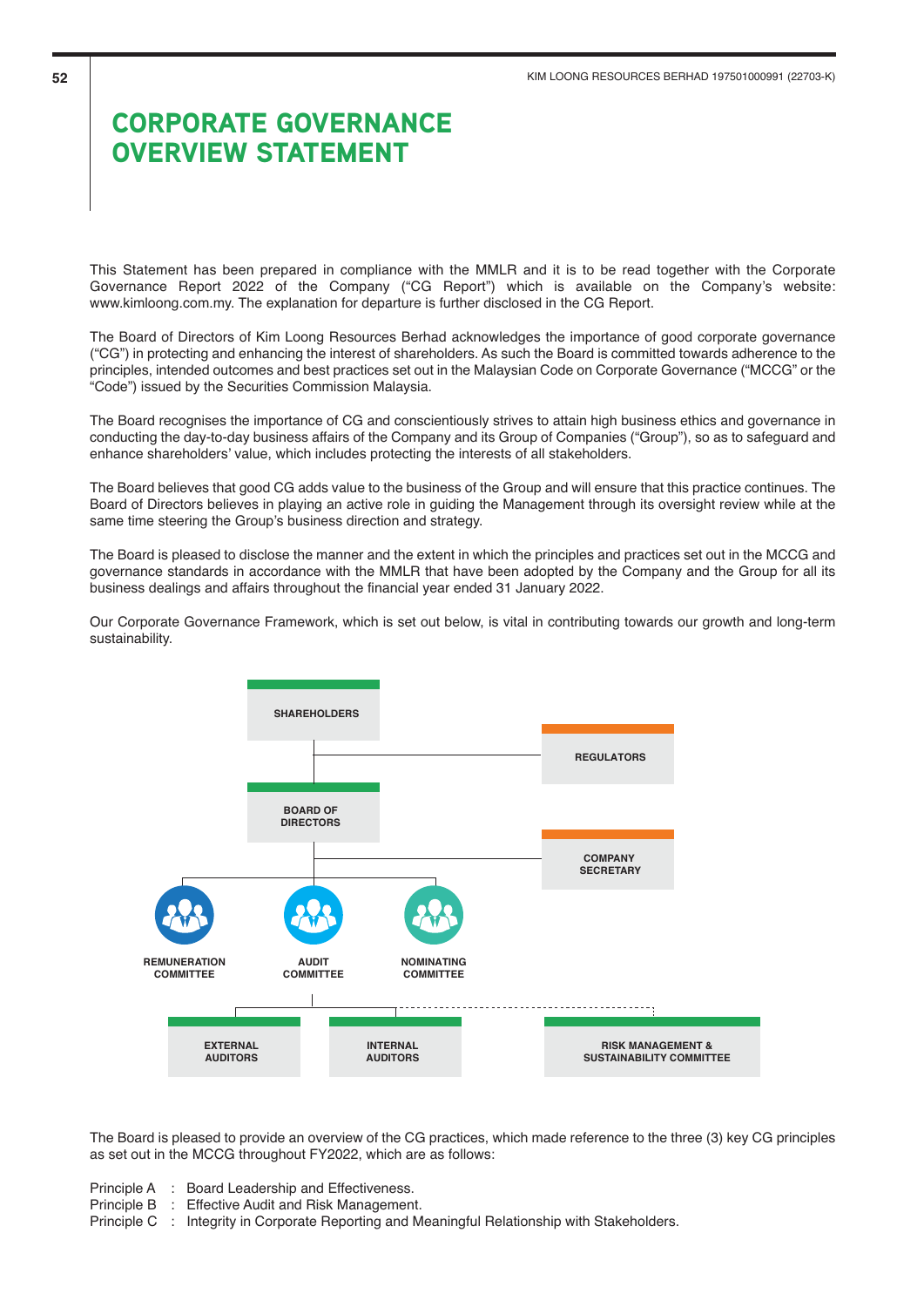(CONT'D)

### **PRINCIPLE A: BOARD LEADERSHIP AND EFFECTIVENESS**

### **I. BOARD RESPONSIBILITIES**

# **1.1 Roles of the Board**

The Board's pivotal role is to lead and establish the Group's vision, strategic direction, key policies and framework, including the management of the succession planning process of the Group and the appointment of key senior management. In view thereof, the Board's roles and responsibilities include but are not limited to the following:

- Reviewing and approving the strategic business plan developed by Management for the Group;
- Overseeing the conduct of the Group's business to evaluate whether the business is being properly managed;
- Identifying and approving policies pertaining to the management of all principal risks of the Group's business activities and ensure the implementation of appropriate systems to manage these risks;
- Serving as the ultimate approving authority for all significant investment and acquisition & disposal of assets;
- Developing and implementing a shareholder communications policy for the Company;
- Reviewing the adequacy and the integrity of the Group's internal control systems and management information systems, including systems for compliance with applicable laws, regulations, rules, directives and guidelines:
- Approving the remuneration package of both Executive and Non-Executive Directors; and
- Ensuring that the Group adheres to high standards of conduct, ethics and corporate professional behaviour.

The Board has delegated specific responsibilities to the following committees:

- i. Audit Committee
- ii. Nominating Committee
- iii. Remuneration Committee

These Board Committees have been constituted with clear terms of reference and they are actively engaged to ensure that the Group is in adherence with good CG.

## **1.2 Board Corporate Governance Manual**

All Board members are expected to show good stewardship and act in a professional manner, as well as uphold the core values of integrity and enterprise with due regard to their fiduciary duties and responsibilities. The Board has formalised and adopted a Board Corporate Governance Manual ("Board CG Manual") which provides guidance to the Board in fulfilment of its roles, functions duties and responsibilities. The Board will review the Board CG Manual as and when required to ensure relevance and compliance with the regulations. Extracts of the Board CG Manual are now available on the Company's website at www.kimloong.com.my.

The Board CG Manual is the primary document that elucidates on the governance of the Board, Board Committees and individual Directors.

The Board CG Manual sets out the role, functions, composition, operation and processes of the Board to ensure that all Board members acting on behalf of the Company are aware of their duties and responsibilities as Board members. The Board CG Manual also acts as a source of reference and primary induction literature in providing insights to Board members and senior management.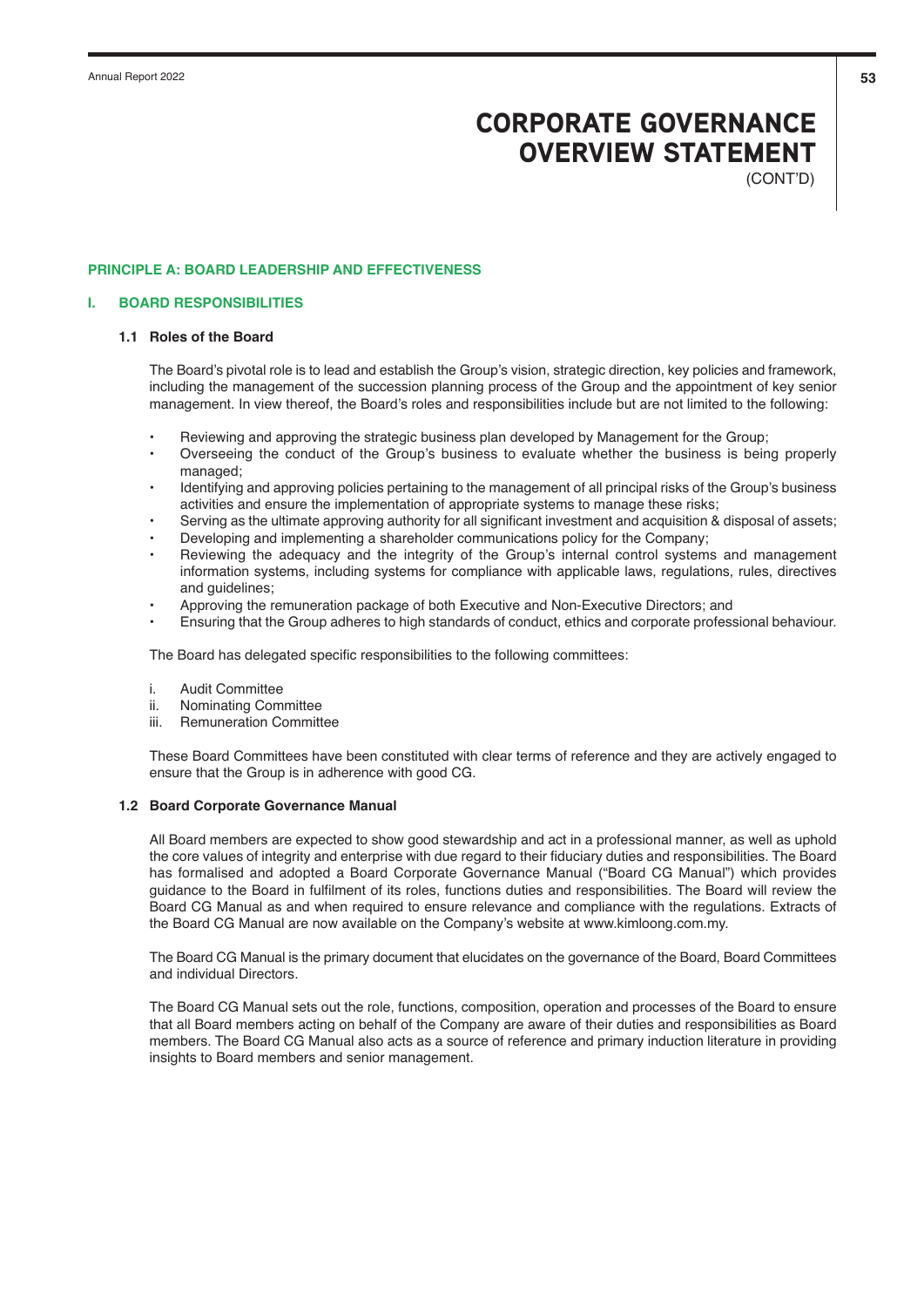(CONT'D)

## **PRINCIPLE A: BOARD LEADERSHIP AND EFFECTIVENESS (Cont'd)**

### **I. BOARD RESPONSIBILITIES (Cont'd)**

#### **1.2 Board Corporate Governance Manual (Cont'd)**

The Board CG Manual covers amongst others, the following matters:

- Policies on Corporate Social Responsibilities, Gender Equality and Sustainable
- **Board Charter**
- Role, Responsibilities and Power of the Board, Individual Directors, Chairman and Managing Director
- Role of Board Committees
- Role of Company Secretary
- Board and General Meetings
- Corporate Disclosure Policy
- Whistle-blowing Policy
- Code of Ethics and Conduct
- Corporate Integrity Policy Anti Fraud Policy

shareholders and relevant stakeholders

- Risk Management Policy
- Investor Relations Policy

This Board CG Manual will be regularly reviewed and updated in accordance with the needs of the Company and any new regulations. Any amendments to the Board CG Manual shall be approved by the Board. The Board CG Manual was adopted on 17 May 2018. Extracts of the Board CG Manual is available on the Company's website at www.kimloong.com.my.

## **1.3 Roles and Responsibilities of the Executive Chairman, Managing Director, Executive Directors, Senior Independent Non-Executive Director and Independent Non-Executive Directors.**

|                     | <b>EXECUTIVE CHAIRMAN</b>                                                                                                                                                                             | <b>MANAGING DIRECTOR</b>                                                                                                                                                                                                                     |
|---------------------|-------------------------------------------------------------------------------------------------------------------------------------------------------------------------------------------------------|----------------------------------------------------------------------------------------------------------------------------------------------------------------------------------------------------------------------------------------------|
| $\bullet$<br>٠<br>٠ | Ensures that the Board functions effectively.<br>cohesively and independently of Management<br>Promotes the highest standards of corporate<br>qovernance<br>Leads the Board, including presiding over | Develops the strategic direction of the Group<br>Ensures that the Company and/or the Group's<br>business is properly and efficiently managed by<br>ensuring that the executive team implements<br>the policies and strategies adopted by the |
|                     | Board meetings and Company meetings and<br>direct Board discussions to effectively use the<br>time available to address the critical issues<br>facing the Company                                     | Board and its Committees<br>Ensures that the objectives and standards of<br>performance are understood<br>the<br>by<br>Management and employees                                                                                              |
| $\bullet$           | Promotes constructive and<br>respectful<br>relationship among Board members and<br>between Board members and Management                                                                               | Ensures that the operational planning and<br>$\bullet$<br>control systems are in place<br>Monitors performance results against plans                                                                                                         |
| $\bullet$           | Ensures that there is effective communication<br>between the Company and/or Group and its                                                                                                             | Takes remedial action, where necessary<br>٠                                                                                                                                                                                                  |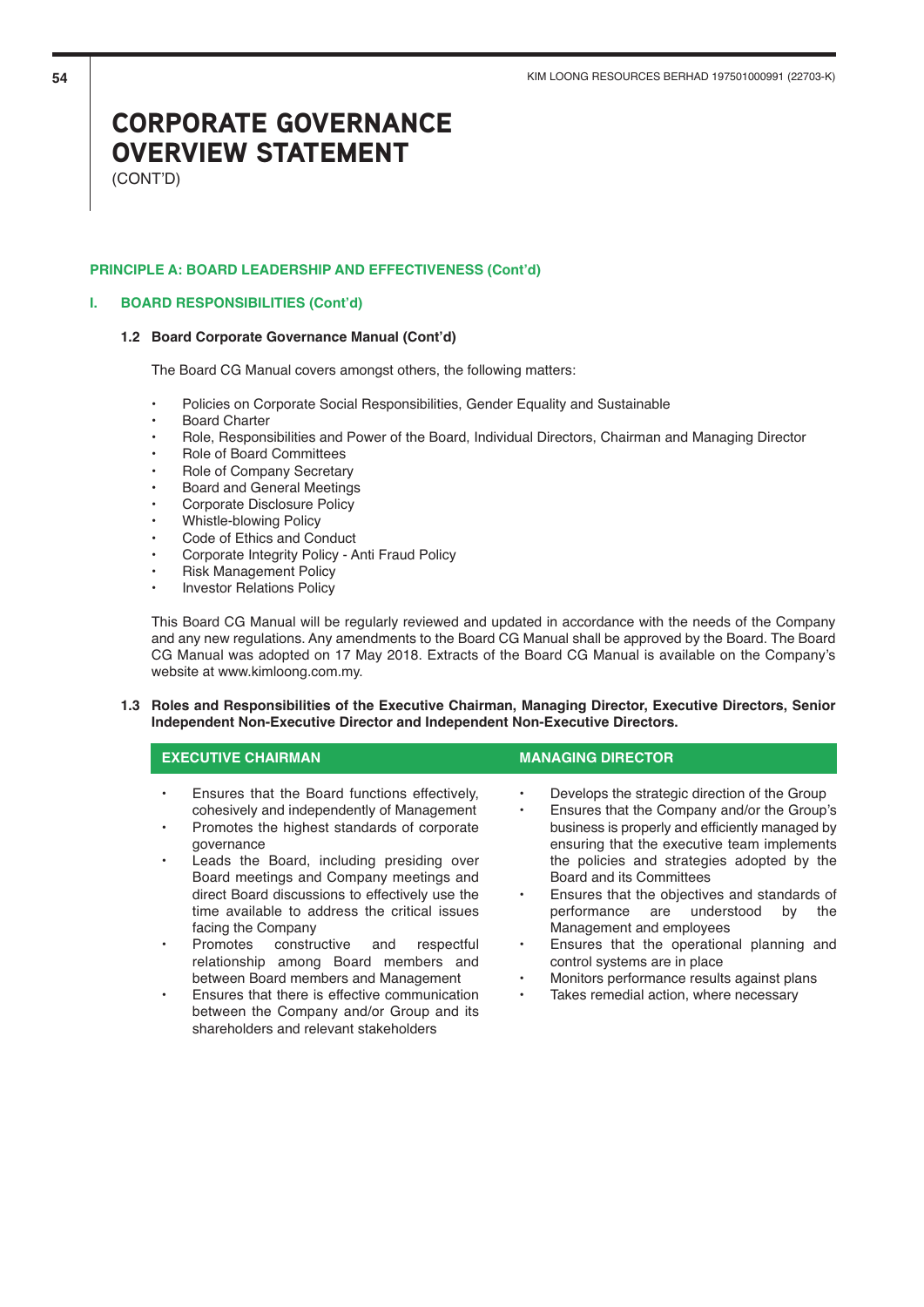(CONT'D)

## **PRINCIPLE A: BOARD LEADERSHIP AND EFFECTIVENESS (Cont'd)**

# **I. BOARD RESPONSIBILITIES (Cont'd)**

**1.3 Roles and Responsibilities of the Executive Chairman, Managing Director, Executive Directors, Senior Independent Non-Executive Director and Independent Non-Executive Directors. (Cont'd)**

| <b>SENIOR INDEPENDENT</b><br><b>NON-EXECUTIVE DIRECTOR</b>                                                                                                                                                                                                                                              | <b>EXECUTIVE DIRECTORS</b>                                                                                                                                                                                                                                                                                                                                                                                                                                                        |  |  |  |  |  |
|---------------------------------------------------------------------------------------------------------------------------------------------------------------------------------------------------------------------------------------------------------------------------------------------------------|-----------------------------------------------------------------------------------------------------------------------------------------------------------------------------------------------------------------------------------------------------------------------------------------------------------------------------------------------------------------------------------------------------------------------------------------------------------------------------------|--|--|--|--|--|
| Acts as a sounding board for the Chairman and<br><b>Executive Directors</b><br>Acts as a conduit for the views of other Non-<br>$\bullet$<br><b>Executive Directors</b><br>Conducts the Chairman's annual performance<br>$\bullet$<br>appraisal<br>Helps to resolve shareholders' concerns<br>$\bullet$ | Under the leadership of the Group Managing<br>$\bullet$<br>Director, make and implement decisions in all<br>matters affecting the operations, performance<br>and strategy of the Group's business<br>Provide specialist knowledge and experience<br>$\bullet$<br>to the Board<br>Chart the overall business direction of the<br>$\bullet$<br>Group<br>Design, develop and implements strategic<br>$\bullet$<br>plans<br>Deal with day-to-day operations of the Group<br>$\bullet$ |  |  |  |  |  |
| <b>INDEPENDENT</b><br><b>NON-EXECUTIVE DIRECTORS</b>                                                                                                                                                                                                                                                    | <b>COMPANY SECRETARIES</b>                                                                                                                                                                                                                                                                                                                                                                                                                                                        |  |  |  |  |  |
| Challenge constructively<br>$\bullet$<br>Actively participate in Board decision making<br>Scrutinise management performance<br>$\bullet$<br>Satisfy themselves on the integrity of financial<br>$\bullet$<br>information<br>Provide independent judgement, experience<br>$\bullet$<br>and objectivity   | Advise the Board<br>$\bullet$<br>Ensure accurate and timely information and<br>$\bullet$<br>required support are provided to Directors<br>Organise Directors' induction and training<br>$\bullet$<br>Communicate with shareholders as appropriate<br>$\bullet$<br>and ensure due regard is paid to their interests                                                                                                                                                                |  |  |  |  |  |

# **Office of Executive Chairman**

The Company's Chairman is an Executive Director and there are three (3) Independent Non-Executive Directors out of seven (7) board members (excluding the two (2) Alternate Directors).

Under the Code, it recommends that at least half of the Board of Directors comprises independent directors. As of now, the Board is of the opinion that it should not urgently increase independent directors to form at least half of the Board composition because the current number of independent directors is sufficient to ensure effective check and balance of power and authority on the Board.

## **Segregation of Role and Responsibilities of Executive Chairman and Managing Director**

The roles and responsibilities of the Executive Chairman and the Managing Director are held by two different individuals to exercise and clearly separated to enable a balance of power and authority. This is in line with the recommendation of the Code, which requires the Board to establish clear functions reserved for the Board and those delegated to the management.

The Board is led by Mr Gooi Seong Lim, as the Executive Chairman, whilst the executive management is helmed by Mr Gooi Seong Heen, the Managing Director of the Group. Both have many years of experience in managing the Group's core businesses.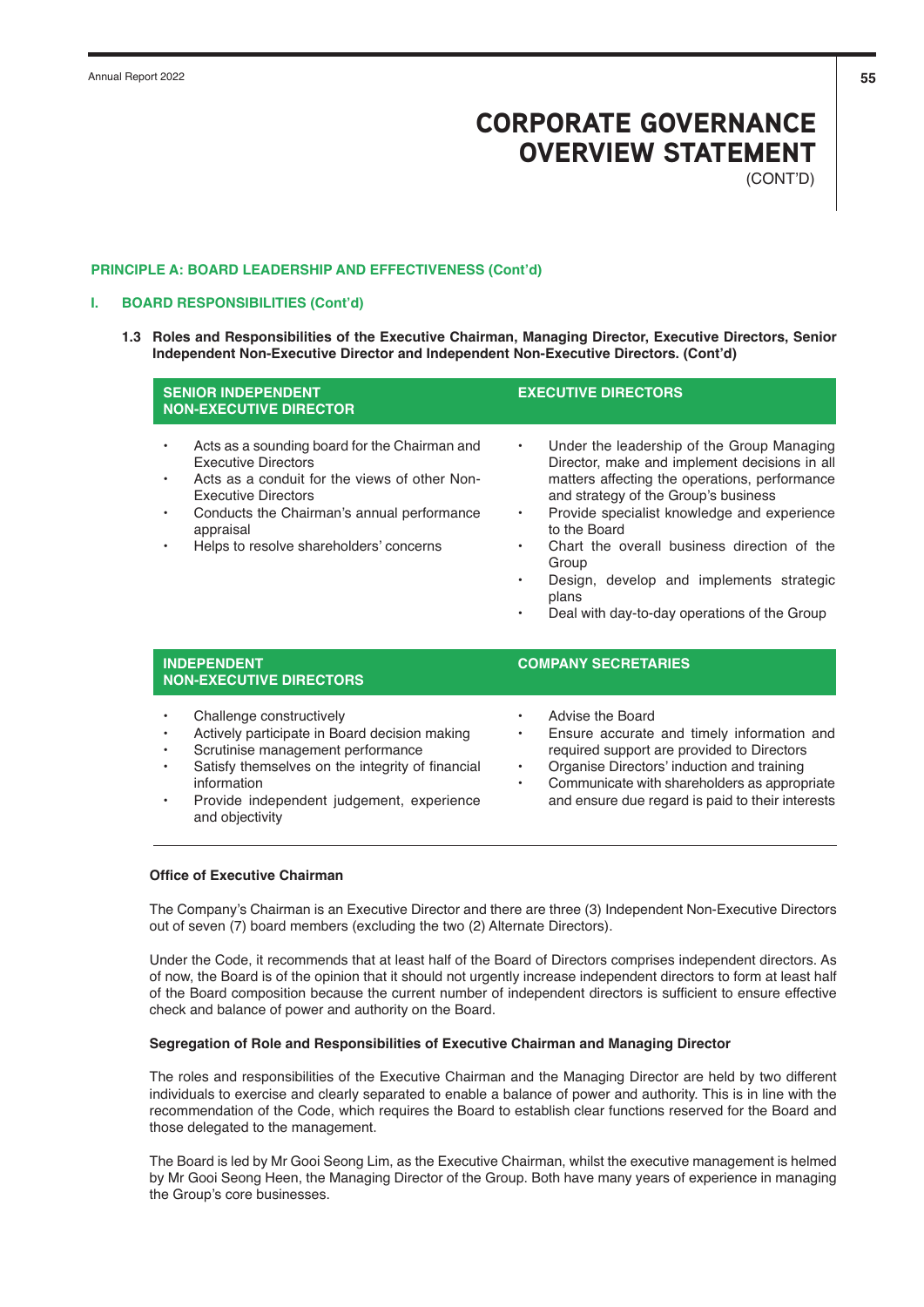(CONT'D)

### **PRINCIPLE A: BOARD LEADERSHIP AND EFFECTIVENESS (Cont'd)**

# **I. BOARD RESPONSIBILITIES (Cont'd)**

**1.3 Roles and Responsibilities of the Executive Chairman, Managing Director, Executive Directors, Senior Independent Non-Executive Director and Independent Non-Executive Directors. (Cont'd)**

### **Segregation of Role and Responsibilities of Executive Chairman and Managing Director (Cont'd)**

The Executive Chairman is responsible for ensuring Board effectiveness and conduct. He ensures the integrity and effectiveness of the governance process of the Board and acts as a facilitator at Board meetings. Every Board resolution is put to a vote, if necessary, which would reflect the collective decision of the Board and not individuals or an interest group. He also maintains regular dialogues/meetings with the Managing Director/Head of business units on all operational matters.

The Managing Director has the overall responsibility for the profitability and development of the Group. He is responsible for the stewardship of all the Group's assets, day-to-day running of the business and effective implementation of Board decisions, annual operating plan, budget, policies decisions as approved by the Board. The Managing Director's in-depth and intimate knowledge of the Group's affairs contribute significantly towards the ability of the Group to achieve its goals and objectives.

The segregation of duties between the Executive Chairman and the Managing Director facilitates an appropriate balance of role, responsibility and accountability and promotes appropriate supervision of the management.

## **1.4 Qualified and Competent Company Secretaries**

The Board is supported by three (3) qualified Company Secretaries who are members of professional bodies such as the Malaysian Institute of Chartered Secretaries and Administrators (MAICSA) or the Malaysian Association of Company Secretaries (MACS) and are qualified to act as company secretary under Section 235(2)(a) of the Companies Act, 2016.

The Company Secretaries are external Company Secretary from Tacs Corporate Services Sdn. Bhd. with vast knowledge and experience from being in public practice and is supported by a dedicated team of company secretarial personnel.

The Company Secretaries are entrusted to record the Board's and their Committees deliberations, in terms of issues discussed, and the conclusions and the minutes of the previous Board meeting are distributed to the Directors prior to the Board meeting for their perusal before confirmation of the minutes at the commencement of the following Board meeting. The Directors may comment or request clarification before the minutes are tabled for confirmation and signed by the Chairman of the meeting as a correct record of the proceedings of the meeting.

All Directors have direct access to the advice and services of the Company Secretaries whether as a full Board or in their individual capacity, in discharging their duties.

The Company Secretaries, who are qualified, experienced and competent, is a central source of information and advice to the Board and its Committees on issues relating to compliance with laws, rules, corporate governance best practices, procedures and regulation and the resultant implications to the Company and the Board in discharging their duties and responsibilities.

The appointment and removal of the Company Secretaries is a matter for the Board as a whole. The Board is satisfied with the performance and support rendered by the Company Secretaries to the Board in the discharge of their functions.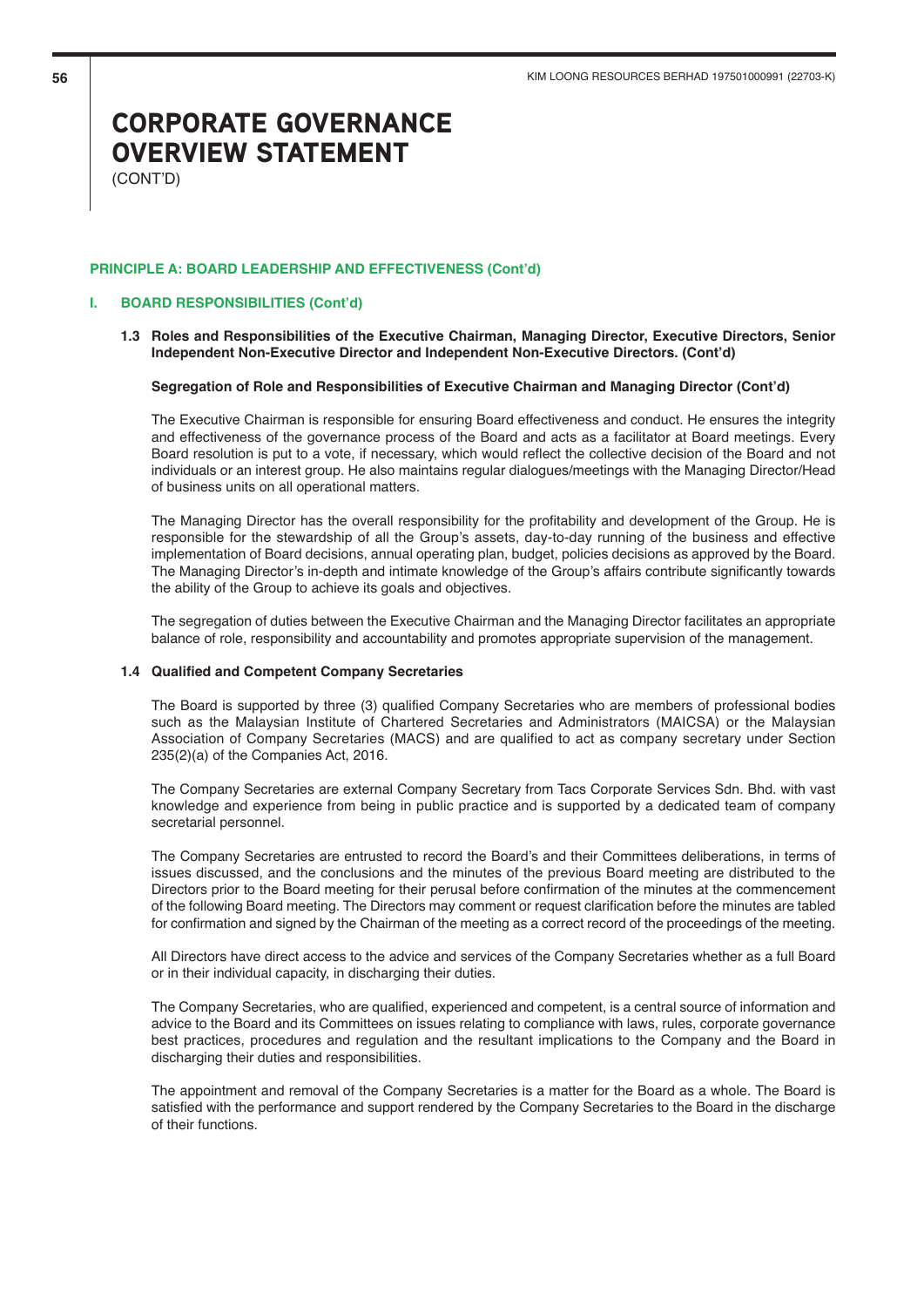(CONT'D)

### **PRINCIPLE A: BOARD LEADERSHIP AND EFFECTIVENESS (Cont'd)**

#### **I. BOARD RESPONSIBILITIES (Cont'd)**

### **1.5 Access to Information and Advice**

The Executive Chairman and the Managing Director have the primary responsibility for organising information necessary for the Board to deal with the agenda and ensuring all Directors have full and timely access to the information relevant to matters that will be deliberated at Board meetings.

In exercising their duties, all Directors have the same right of access to all information within the Group and they have a duty to make further enquiries which they may require in discharging their duties. The Directors also have access to advice and services of the Company Secretaries, who are available to provide them with appropriate advice and services to ensure that Board meeting procedures are followed and all applicable rules and regulations are complied with. If necessary, the services of other senior management will be arranged to brief and help the Directors to clear any doubt or concern to further facilitate the decision-making process.

All Directors are provided with an agenda and a set of comprehensive Board papers, issued within sufficient time prior to Board meetings to ensure that the Directors can appreciate the issues to be deliberated on, and where necessary, to obtain further explanation. The Board papers include updates on financial, operational and corporate developments of the Group. Board papers are also presented with details on other issues that may require the Board's deliberation or decisions, policies, strategic issues which may affect the Group's businesses and factors imposing potential risks affecting the performance of the Group. Senior management staff and external advisors may be invited to attend Board meetings, to advise and provide the Board with detailed explanations and clarifications whenever necessary on matters that are tabled.

The Board papers prepared for the quarterly scheduled meetings include, among others, the following:

- •Minutes of previous Board meeting
- •Minutes of the Board Committee's meeting
- •Reports on matters arising
- •Quarterly financial report
- •Reports on operations

Other matters highlighted for the Board's decision include the approval of corporate plans, acquisitions and disposals of assets that are material to the Group, major investments, changes to management and control structure of the Group, including key policies, procedures and authority limits.

# **1.6 Independent Professional Advice**

The Directors, whether acting as a full Board member or in their individual capacity, in the furtherance of their duties, may obtain independent professional advice at the Company's expense, in the event that circumstances warrant the same. The Company has placed internal procedures for the application and appointment process for the services.

### **1.7 Conflict of Interest and Related Party Transactions**

The Directors are responsible at all times to determine whether they have a potential or actual conflict of interest in relation to any matter, which comes before the Board. All Directors are required to make declarations on whether they have any interest in transactions tabled at Board meetings. The Directors acknowledge that they have to declare any interest they have in the Company and its subsidiaries and abstained from the deliberation and voting on the related resolutions at the Board or any general meetings convened to consider the matter. In the event that a corporate proposal is required to be approved by shareholders, interested directors will abstain from voting in respect of their shareholdings in Kim Loong Resources Berhad on the resolution related to the corporate proposal, and will further ensure that persons related to them also refrain from voting on the resolution.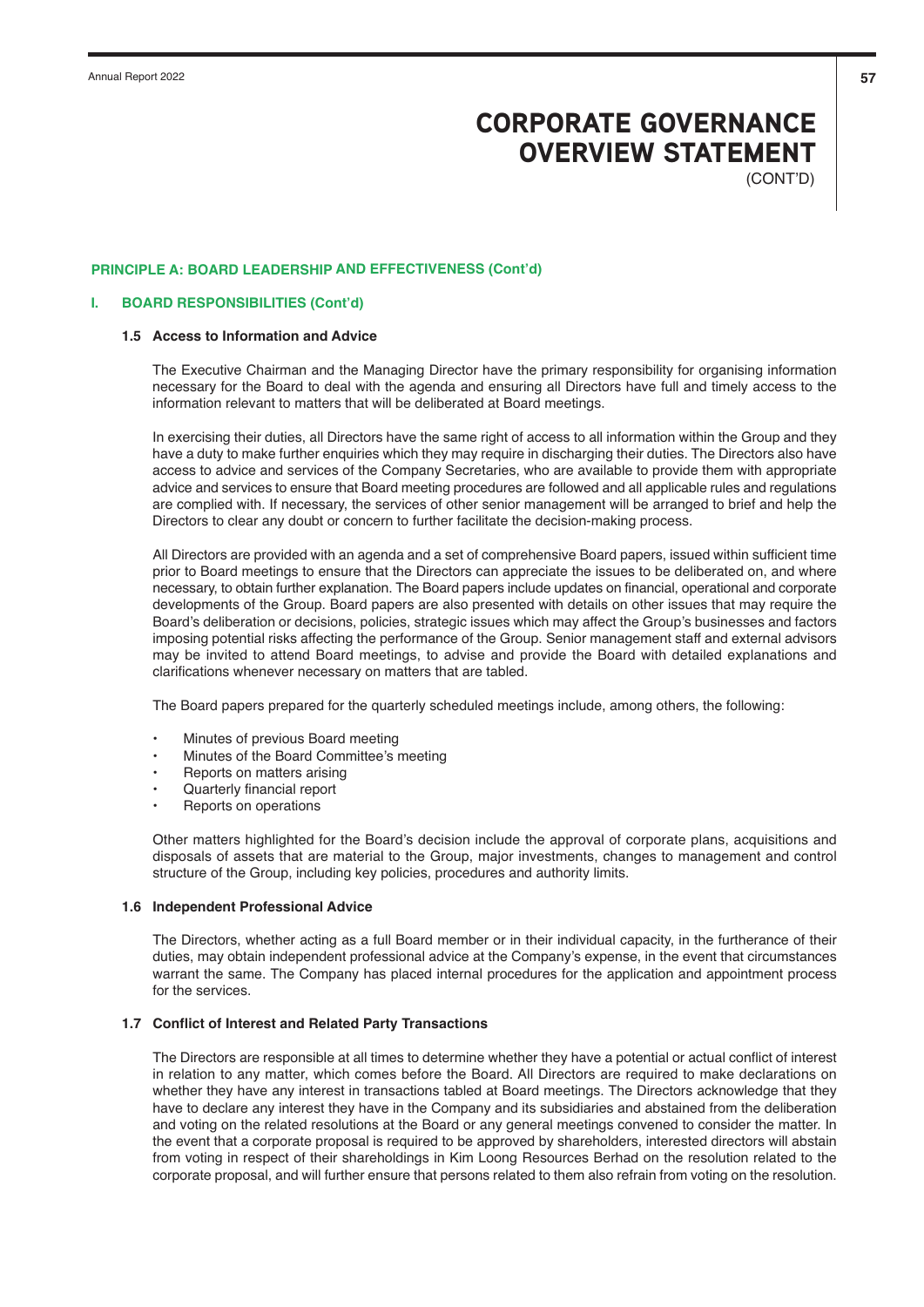(CONT'D)

### **PRINCIPLE A: BOARD LEADERSHIP AND EFFECTIVENESS (Cont'd)**

### **II. BOARD COMPOSITION**

## **2.1 Board Composition**

The Board composition is in compliance with Paragraph 15.02(1) of the MMLR of Bursa Securities which stipulates that at least two Directors or 1/3 of the Board, whichever is higher, must be independent directors.

As of now, the Board does not believe that it should urgently increase independent directors to form at least half of the Board composition to comply with the recommendation by the MCCG because the current number of independent directors is sufficient to ensure effective check and balance in the Board. However, the Board will continuously review and evaluate such recommendation.

Details of the current individual director's qualifications and experiences are presented in the Board of Directors' Profile from pages 13 to 17 of this Annual Report.

### **2.2 Independent Non-Executive Directors**

The presence of Independent Non-Executive Directors provides a pivotal role in corporate accountability. The role of the Independent Non-Executive Directors is particularly important as they provide independent and objective views, advice and judgement and ensure strategies proposed by the management are thoroughly discussed and evaluated, and that the long-term interests of stakeholders are considered. The Independent Non-Executive Directors do not participate in the operation of the Group in order to uphold their objectivity and fulfil their responsibility to provide check and balance to the Board.

i. Annual Assessment of Independent Directors

The Board recognises the importance of independence and objectivity in its decision-making process. The Independent Directors who are professionals of high calibre and integrity and possess in-depth knowledge of the Group's business, bring their independent and objective views and judgement to Board deliberations.

During the financial year, the Board through the Nominating Committee performed an evaluation of all Directors including the Independent Directors and was satisfied that the Independent Directors continued to exercise independent and objective judgement and acted in the interest of the Company and its stakeholders.

ii. Tenure of Independent Director

The Board noted the recommendation of the Code that the tenure of an Independent Director should not exceed a cumulative term of nine (9) years. Upon completion of the nine (9) years, an independent director may continue to serve on the board as a non-independent director. If the Board intends of retaining an individual as independent director beyond nine (9) years, it should justify and seek annual shareholders' approval through a two-tier voting process.

The Nominating Committee and the Board have deliberated on the recommendation and hold the view that the ability of an Independent Director to exercise independent judgement is not affected by the length of his service as an Independent Director. The suitability and ability of an Independent Director to carry out his roles and responsibilities effectively is very much a function of his calibre, experience and personal qualities. Restriction on tenure may cause loss of experience and expertise that are important contributors to the efficient working of the Board.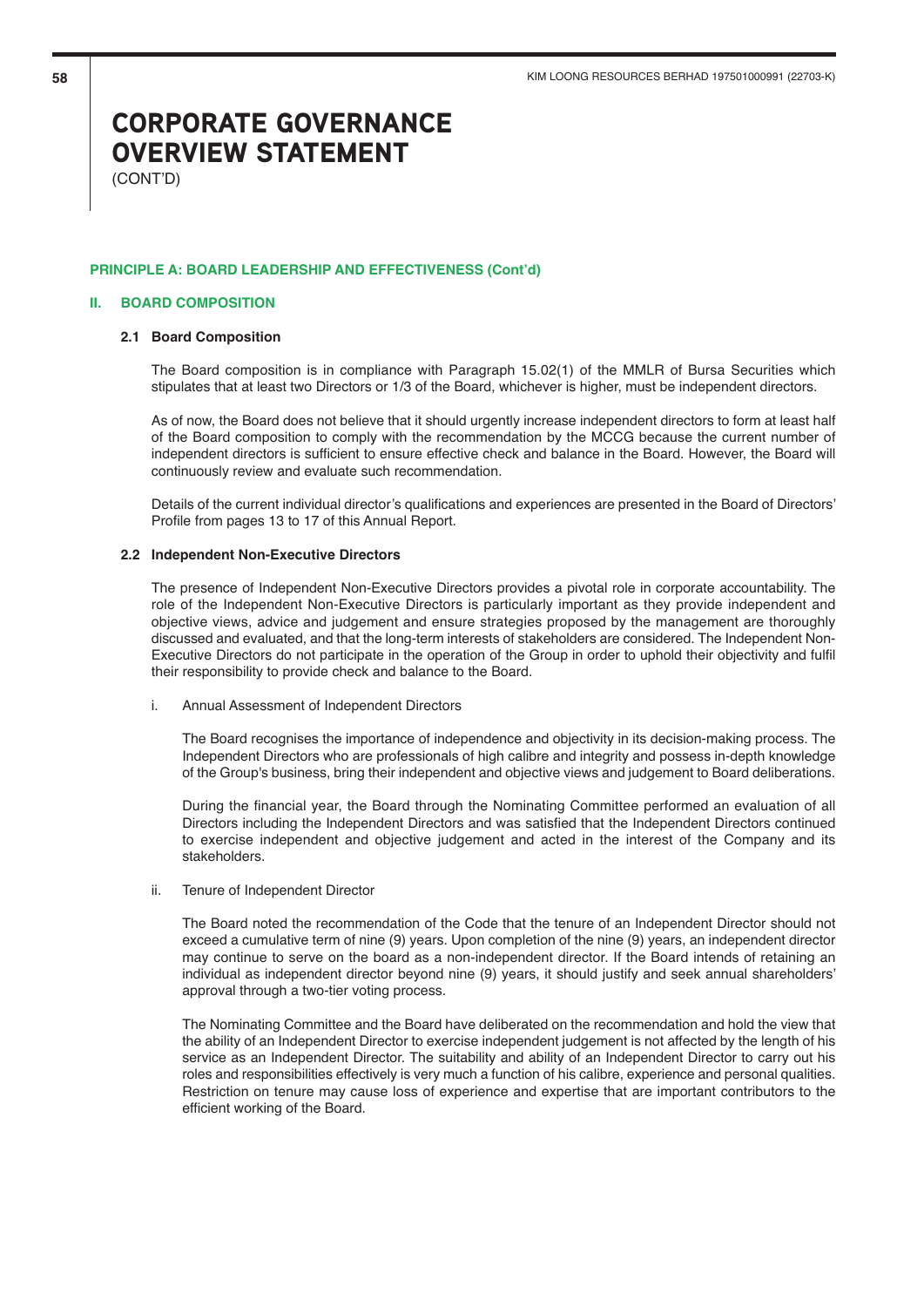(CONT'D)

### **PRINCIPLE A: BOARD LEADERSHIP AND EFFECTIVENESS (Cont'd)**

### **II. BOARD COMPOSITION (Cont'd)**

#### **2.2 Independent Non-Executive Directors (Cont'd)**

ii. Tenure of Independent Director (Cont'd)

Both the Nominating Committee and the Board have assessed the independence of Mr Gan Kim Guan, Mr Chan Weng Hoong and Mr Cheang Kwan Chow who have served as Independent Non-Executive Directors of the Company for a cumulative term of more than nine (9) years and recommended them be retained as the Independent Non-Executive Directors of the Company based on the following justifications:

- a. They have fulfilled the criteria under the definition of an Independent Director as stated in the MMLR, and thus, they would be able to provide independent judgement, objectivity and check and balance to the Board;
- b. They perform their duties and responsibilities diligently and in the best interests of the Company without being subject to influence of the management;
- c. Their in-depth knowledge of the Group's businesses and their extensive knowledge, commitment and expertise continue to provide invaluable contributions to the Board;
- d. They, having been with the Company for more than nine (9) years respectively, are familiar with the Group's business operations and have devoted sufficient time and attention to their professional obligations and attended the Board and Committee meetings for an informed and balanced decision making;
- e. They are independent as they have shown great integrity and they has not entered into any related party transaction with the Group; and
- f. They currently do not sit on the board of any other public and/or private companies having the same nature of business as that of the Group.

Both the Nominating Committee and the Board also recognise the benefits of the experience, valuable insights, expertise and stability brought by Mr Gan Kim Guan, Mr Chan Weng Hoong and Mr Cheang Kwan Chow, their continued service will serve the interest of the Company and its shareholders.

The Board is unanimous in its opinion that Mr Gan Kim Guan, Mr Chan Weng Hoong and Mr Cheang Kwan Chow who have served on the Board as an Independent Directors, exceeding a cumulative term of nine (9) years, continue to fulfil the criteria and definition of an Independent Director as set out under Paragraph 1.01 of the MMLR.

In this respect, the Board has approved the continuation of Mr Gan Kim Guan, Mr Chan Weng Hoong and Mr Cheang Kwan Chow as Independent Directors of the Company. The Board believes that it is in the best position to identify, evaluate and determine whether any Independent Director can continue acting in the best interests of the Company and bringing independent and professional judgement to board deliberations. Accordingly, the Board strongly recommends retaining Mr Gan Kim Guan, Mr Chan Weng Hoong and Mr Cheang Kwan Chow as Independent Non-Executive Directors and will be tabling Ordinary Resolutions 9, 10 and 11 to shareholders at the  $47<sup>th</sup>$  AGM for the said purpose. Shareholders' approval for the Ordinary Resolutions will be sought on a single tier voting process.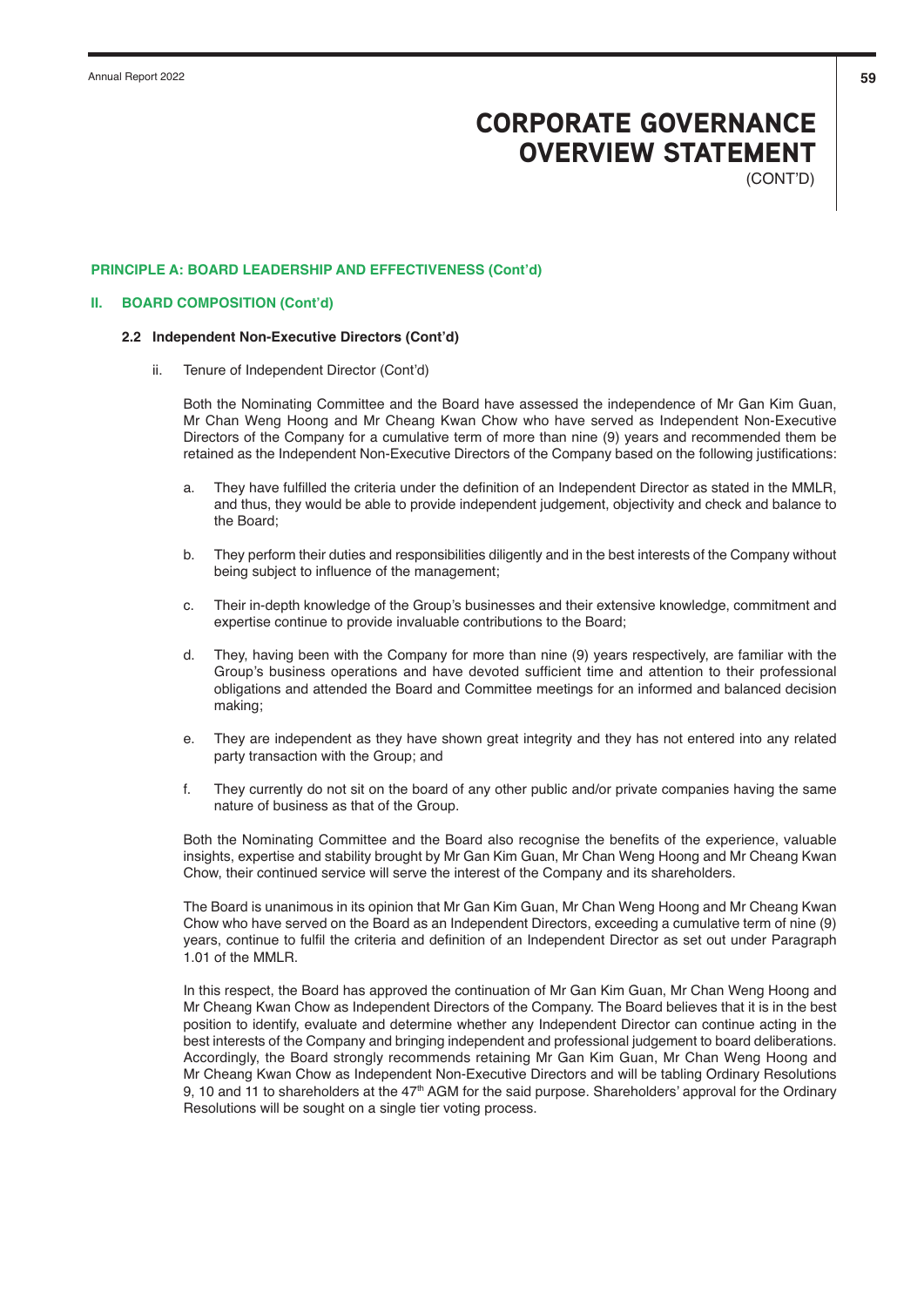(CONT'D)

### **PRINCIPLE A: BOARD LEADERSHIP AND EFFECTIVENESS (Cont'd)**

### **II. BOARD COMPOSITION (Cont'd)**

#### **2.2 Independent Non-Executive Directors (Cont'd)**

iii. Shareholder Approval for Retention of Independent Director

The Board takes cognizance of the recommendation of the Code regarding tenure of Independent Directors but will seek approval of the shareholders through a single tier voting process for retention of Independent Director who has served for a cumulative term of more than nine (9) years. This is in line with the general rule on voting as provided in the Companies Act, 2016 which states that every shareholder has one vote for every share he holds, and resolutions are to be decided by a simple majority for ordinary resolutions and 75% of votes for special resolutions through a single tier voting process.

iv. Independent Directors and Balance of Power

The Code recommends that at least half of the Board comprises Independent Directors. The Board is of the opinion that current number of Independent Directors is sufficient to ensure balance of power and authority on the Board.

The Board is also satisfied with the Board's composition in respect of representation of minority shareholders by the Independent Non-Executive Directors.

# **2.3 Board Diversity**

Whilst acknowledging the recommendation of the Code on gender diversity, the Board is of the collective opinion that there was no necessity to adopt a formal gender diversity policy as the Group is committed to providing fair and equal opportunities and nurturing diversity within the Group.

When appointing a Director, the Nominating Committee and the Board will always evaluate and match the criteria of the candidate to the Board based on individual merits, experience, skill, competency, knowledge and potential contribution, whilst the Code will also be given due consideration for boardroom diversity.

The Company does not set any specific target for boardroom diversity and female representation will be considered when suitable candidates are identified.

# **2.4 Foster Commitment of the Director**

### Board Meetings

The Board normally meets at least four (4) times a year with additional meetings convened when urgent and important decisions need to be taken between scheduled meetings. Due notice of issue to be discussed, deliberated and conclusions arrived are recorded in discharging its duties and responsibilities.

During the financial year, the Board met on five (5) occasions where it deliberated upon and considered a variety of matters including approving the Group's financial results, strategic and investment decisions as well as financial and operating performance of its subsidiary companies.

The agenda for each Board meeting and papers relating to the agenda are sent to all Directors at least seven (7) days before the meeting, in order to provide sufficient time for the Directors to review the Board papers and seek clarifications, if any.

All proceedings at the Board meetings are recorded by way of minutes and signed by the Chairman of the respective meeting.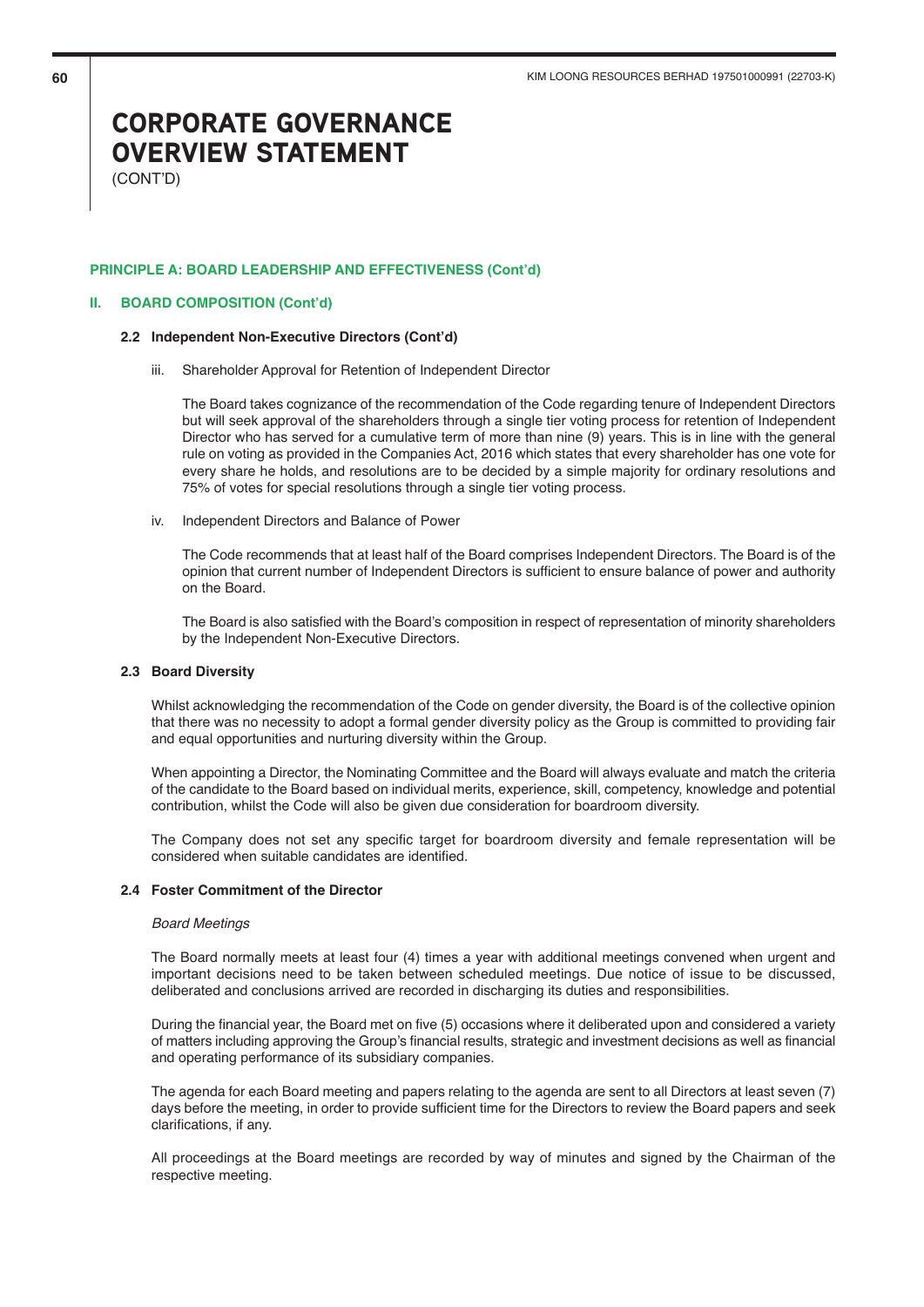(CONT'D)

## **PRINCIPLE A: BOARD LEADERSHIP AND EFFECTIVENESS (Cont'd)**

### **II. BOARD COMPOSITION (Cont'd)**

#### **2.4 Foster Commitment of the Director (Cont'd)**

#### Time Commitment and Protocol for Accepting New Directorships

The Directors are aware of the time commitment expected from them to attend to matters of the Group in general, including attendance at meetings of the Board and Board Committees and other types of meetings. Meetings for each financial year are scheduled in advance for Directors to plan their schedule ahead.

The Board is satisfied with the level of time commitment given by the Directors in the discharge of their roles and responsibilities as the Directors of the Company as evidenced by their attendance at the respective meetings set out below:

| <b>Name of Director</b> | <b>Status of Directorship</b>             | <b>Number Meetings</b><br><b>Attended</b> | Percentage<br>(%) |
|-------------------------|-------------------------------------------|-------------------------------------------|-------------------|
| Gooi Seong Lim          | Executive Chairman                        | 4                                         | 80                |
| Gooi Seong Heen         | <b>Managing Director</b>                  | 5                                         | 100               |
| Gooi Seong Chneh        | <b>Executive Director</b>                 | 5                                         | 100               |
| Gooi Seong Gum          | Executive Director                        | 5                                         | 100               |
| Gan Kim Guan            | Senior Independent Non-Executive Director | 5                                         | 100               |
| Chan Weng Hoong         | Independent Non-Executive Director        | 5                                         | 100               |
| Cheang Kwan Chow        | Independent Non-Executive Director        | 5                                         | 100               |

#### **Note**

All Board meetings were held virtually via video conference during the financial year.

All Directors have complied with the minimum 50% attendance requirements in respect of board meetings as stipulated by the MMLR.

Under the existing practice, the Directors shall inform the Board before accepting new directorships in other companies and ensure that their number of directorships in public listed companies in compliance with the MMLR.

## **2.5 Overall Board Effectiveness**

The Board reviews its performance and that of the Board Committees and individual Directors on an annual basis based on a set of predetermined criteria on a process that is facilitated by the Nominating Committee.

A comprehensive and independent assessment of the candidate will be conducted by the Nominating Committee without any influence from the major controlling shareholders, Group Managing Director or Executive Directors.

In the evaluation of Directors, the Nominating Committee takes into account the following criteria:

- skills, knowledge, expertise and experience;
- character, integrity and professionalism;
- perceived ability to work cohesively with other members of the Board;
- number of directorships and other external obligations which may affect the Director's commitment, including time commitment and value contribution;
- diversity in age, gender and experience/background; and
- such other relevant factors as may be determined by the Nominating Committee which would contribute to the Board's collective skills.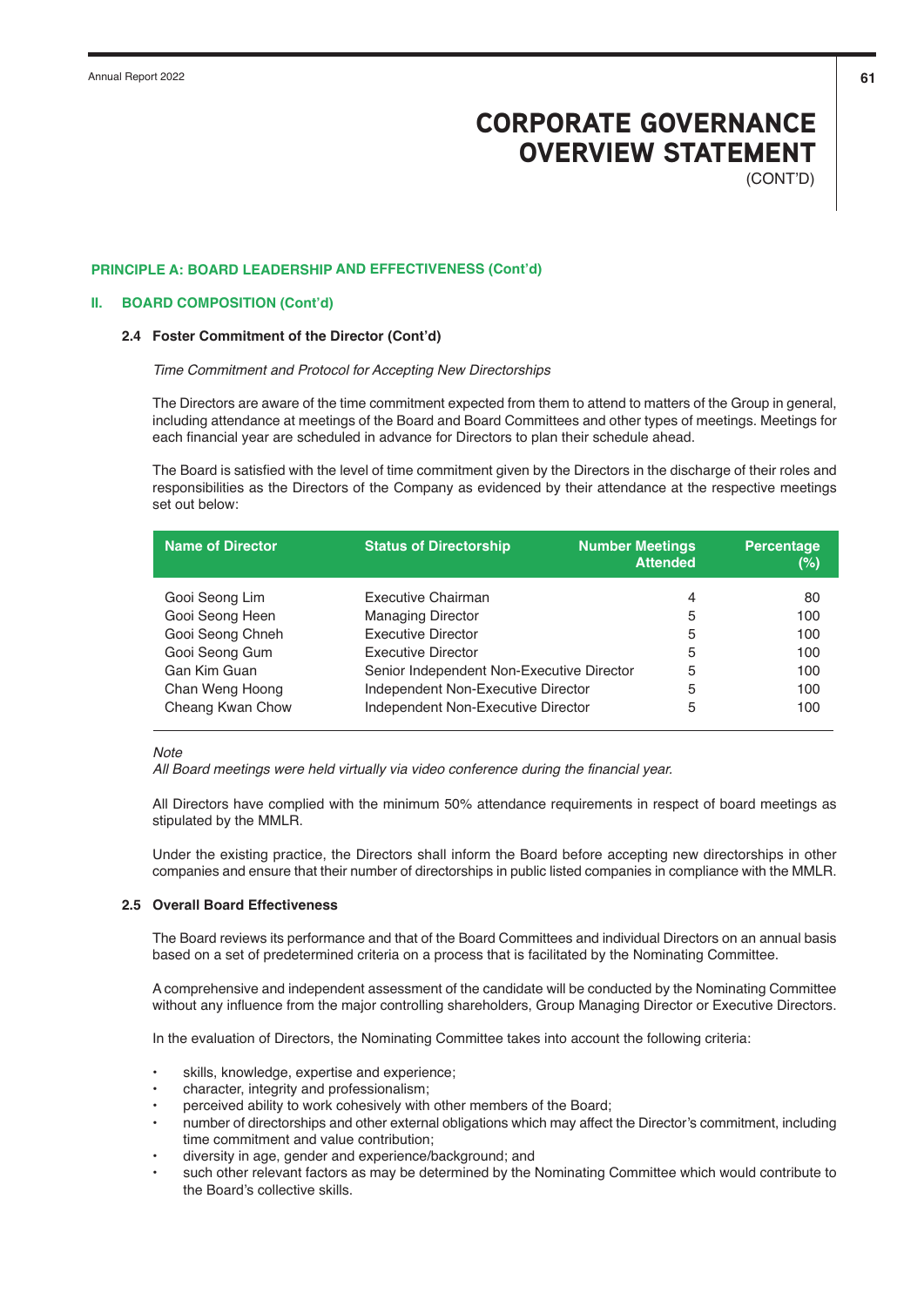$\overline{\phantom{0}}$ 

# CORPORATE GOVERNANCE OVERVIEW STATEMENT

(CONT'D)

#### **PRINCIPLE A: BOARD LEADERSHIP AND EFFECTIVENESS (Cont'd)**

### **II. BOARD COMPOSITION (Cont'd)**

### **2.5 Overall Board Effectiveness (Cont'd)**

whilst taking into account the current and future needs of the Company, boardroom diversity and other soft attributes required as Directors.

There is no change to the composition of the Board during the financial year.

### **2.6 Directors Training**

All Directors including the Alternate Directors have completed the "Mandatory Accreditation Programme for Directors of Public Listed Companies" pursuant to Paragraph 15.08 of the MMLR.

During the financial year under review, the Board has discussed training programmes proposed for the Directors' attendance. Directors are also encouraged to participate in seminars and/or conferences organised by relevant regulatory authorities, professional bodies and commercial entities providing training. This is part of their Continuous Education Programme to keep abreast with relevant new developments on a continuous basis on the general regulatory, economic, industry and technical developments to further enhance their skills, knowledge and experience as well as update themselves on new developments in the business environment in order to fulfil their duties as Directors.

Directors also receive briefing from Internal and External Auditors on updates in financial reporting and new accounting standards affecting the Group, bankers on available financial instruments and suppliers/contractors on their products. The Executive Directors represent the Group at the Committee of East Malaysia Planters' Association and Malaysian Estate Owners' Association and they are kept informed on new developments affecting the plantation industry.

During the financial year under review, the Directors have attended the following training programmes/courses and/or conferences listed below:

| im<br>Gooi Seong | Heen<br>Gooi Seong | Chneh<br>Gooi Seong | Gum<br>Gooi Seong | Gan Kim Guan | Chan Weng Hoong | Cheang Kwan Chow | Gooi Chuen Kang | Gooi Khai Chien |
|------------------|--------------------|---------------------|-------------------|--------------|-----------------|------------------|-----------------|-----------------|
|                  |                    |                     |                   |              |                 |                  |                 |                 |
|                  |                    |                     |                   |              |                 |                  |                 |                 |
|                  |                    |                     |                   |              |                 |                  |                 |                 |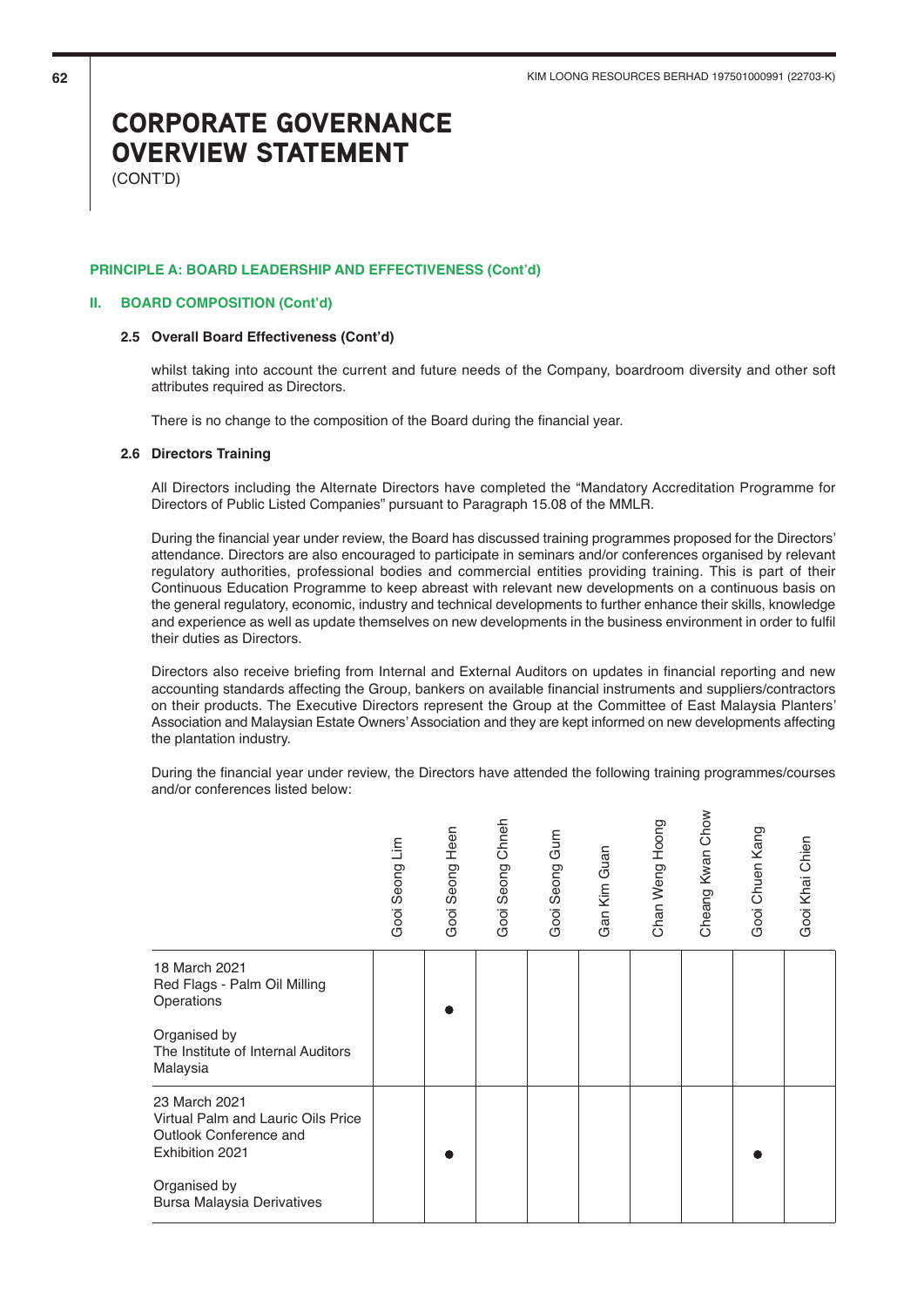(CONT'D)

# **PRINCIPLE A: BOARD LEADERSHIP AND EFFECTIVENESS (Cont'd)**

# **II. BOARD COMPOSITION (Cont'd)**

# **2.6 Directors Training (Cont'd)**

During the financial year under review, the Directors have attended the following training programmes/courses and/or conferences listed below: (Cont'd)

|                                                                                                                                                                                                | Seong Lim<br>Gooi | Seong Heen<br>Gooi | Gooi Seong Chneh | Gooi Seong Gum | Gan Kim Guan | Chan Weng Hoong | Cheang Kwan Chow | Gooi Chuen Kang | Gooi Khai Chien |
|------------------------------------------------------------------------------------------------------------------------------------------------------------------------------------------------|-------------------|--------------------|------------------|----------------|--------------|-----------------|------------------|-----------------|-----------------|
| 15 July 2021<br><b>Recent Amendment to</b><br>Companies Act - Beneficial<br>Owners                                                                                                             |                   |                    |                  |                |              |                 |                  |                 |                 |
| Organised by<br>Crescendo International College<br>Speaker: Mr Lee Ting Kiat                                                                                                                   |                   |                    |                  |                |              |                 |                  |                 |                 |
| 19 August 2021<br>The Malaysia Code on Corporate<br>Governance (Updated 28 April<br>2021) - Updates to the MCCG<br>and their implications to Listed<br>Corporations, Directors &<br>Management |                   |                    |                  |                |              |                 |                  |                 |                 |
| Organised by<br><b>KIM LOONG RESOURCES</b><br><b>BERHAD</b><br>Speaker: Mr. Lee Min On                                                                                                         |                   |                    |                  |                |              |                 |                  |                 |                 |
| 23 & 24 August 2021<br>Environmental Internal Audit<br>Based on Guided Self-Regulation<br>(Environmental Mainstreaming<br><b>Tools</b>                                                         |                   |                    |                  |                |              |                 |                  |                 |                 |
| Facilitated by<br>Think Big Management<br><b>Consultants Sdn Bhd</b>                                                                                                                           |                   |                    |                  |                |              |                 |                  |                 |                 |
| 23-24 November 2021<br>Issues and Challenges of<br>Biodiversity Conservation in the<br>Oil Palm Industry in Malaysia                                                                           |                   |                    |                  |                |              |                 |                  |                 |                 |
| Organised by:<br>Malaysia Palm Oil - Green<br><b>Conservation Foundation</b><br>Kementerian<br>Perusahaan<br>Perladangan dan Komoditi<br>Persatuan Pencinta Alam<br>Malaysia                   |                   |                    |                  |                |              |                 |                  |                 |                 |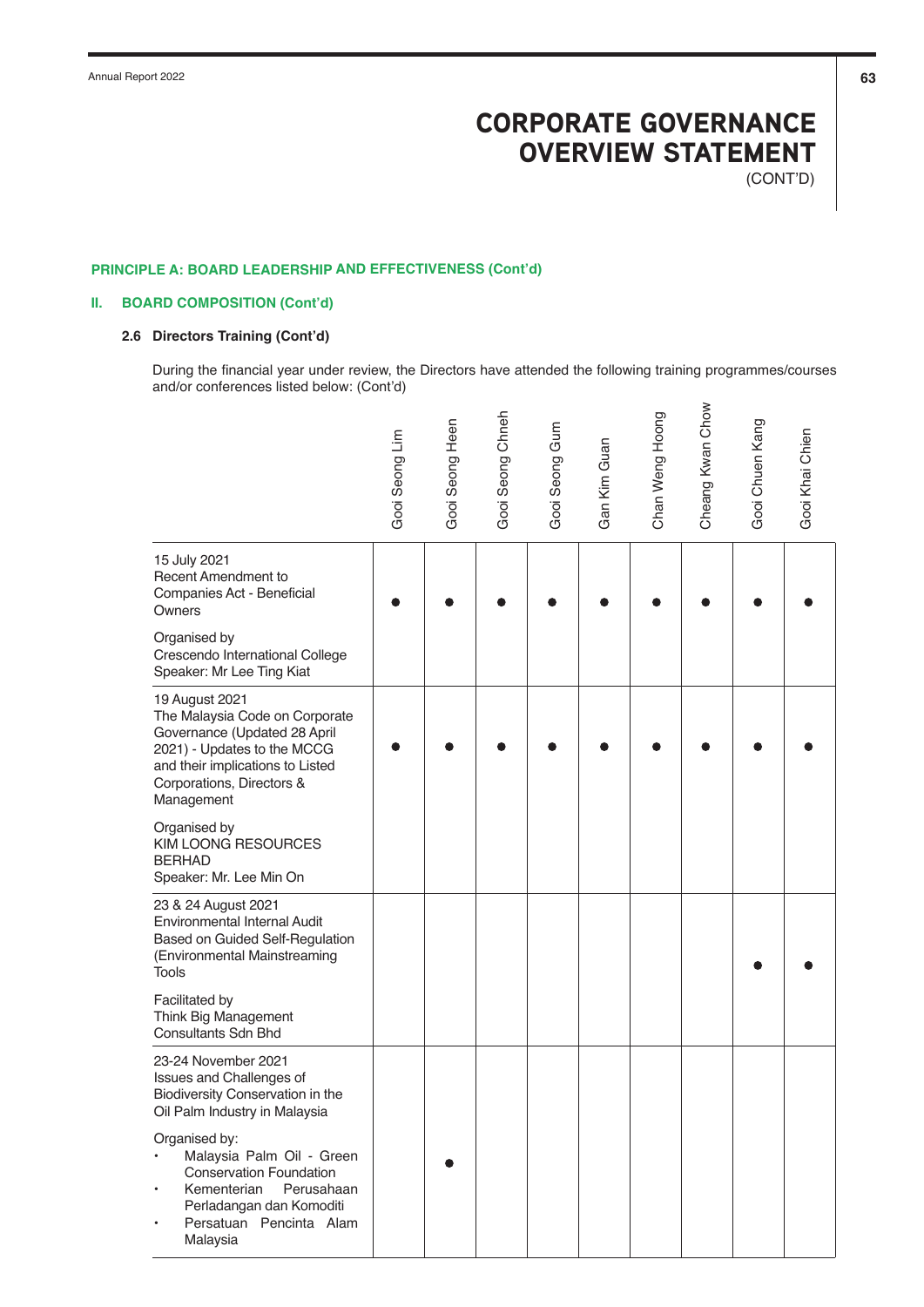(CONT'D)

## **PRINCIPLE A: BOARD LEADERSHIP AND EFFECTIVENESS (Cont'd)**

### **II. BOARD COMPOSITION (Cont'd)**

#### **2.7 Board Committees**

In order to assist in the execution of Board's responsibilities for the Group, certain functions have been delegated by the Board to Board Committees. Clearly defined terms of reference have been given to these Committees to enable them to operate effectively. However, these Committees do not have any executive powers. The Chairman of the respective Committees reports to the Board the outcome of the Committee meetings and such reports are incorporated in the Board papers (except the power of the Audit Committee to report to Bursa Securities in circumstances described in the Audit Committee Report).

The Board periodically reviews the Committees' Terms of Reference.

a. Audit Committee

 The Audit Committee serves as a focal point of communication between Directors, External Auditors, Internal Auditors and the senior management on matters pertaining to financial accounting, reporting and controls. The Committee also assists the Board in fulfilling its fiduciary responsibilities as to accounting policies and reporting practices of the Company and all subsidiaries and the sufficiency of auditing of the Group. It is also the Board's principal agent in ensuring the independence of the Company's External Auditors and the adequacy of disclosures to shareholders.

 The Committee has full access to the auditors both internal and external, who in turn, have access at all times to the Chairman of the Audit Committee.

 In line with good corporate governance practices, none of the Executive Directors are members of the Audit Committee. The Terms of Reference of the Audit Committee are available on the Company's website at www.kimloong.com.my and the Report of the Audit Committee is disclosed on pages 86 to 90 of this Annual Report. The works of the Audit Committee during the financial year ended 31 January 2022 are also set out in the Report of the Audit Committee.

b. Remuneration Committee

 The Remuneration Committee is responsible for recommending the remuneration framework and the remuneration packages of the Executive Chairman, Managing Director, Executive Directors and senior management, so as to ensure that rewards are linked to their performance and contributions to the Group's growth and profitability in order to align the interest of the Directors and senior management with those of shareholders. The Committee also ensures that the level of remunerations for Executive Directors and senior management are linked to their level of responsibilities and contribution to the effective functioning of the Company and the Group. None of the Executive Directors participated in any way in determining their individual remuneration.

 The Board as a whole determines the remuneration packages of Independent Non-Executive Directors with the Directors concerned abstaining from discussions in respect of their individual remuneration. In deciding on an appropriate level of fees for each Independent Non-Executive Director, the Board has considered the responsibility level and time commitment required in attending both the scheduled and special Board meetings, deliberation time required for Board papers, as well as the number of Board Committees involved.

 The Terms of Reference of the Remuneration Committee is available on the Company's website at www.kimloong.com.my and the Report of the Remuneration Committee is on page 91 of this Annual Report.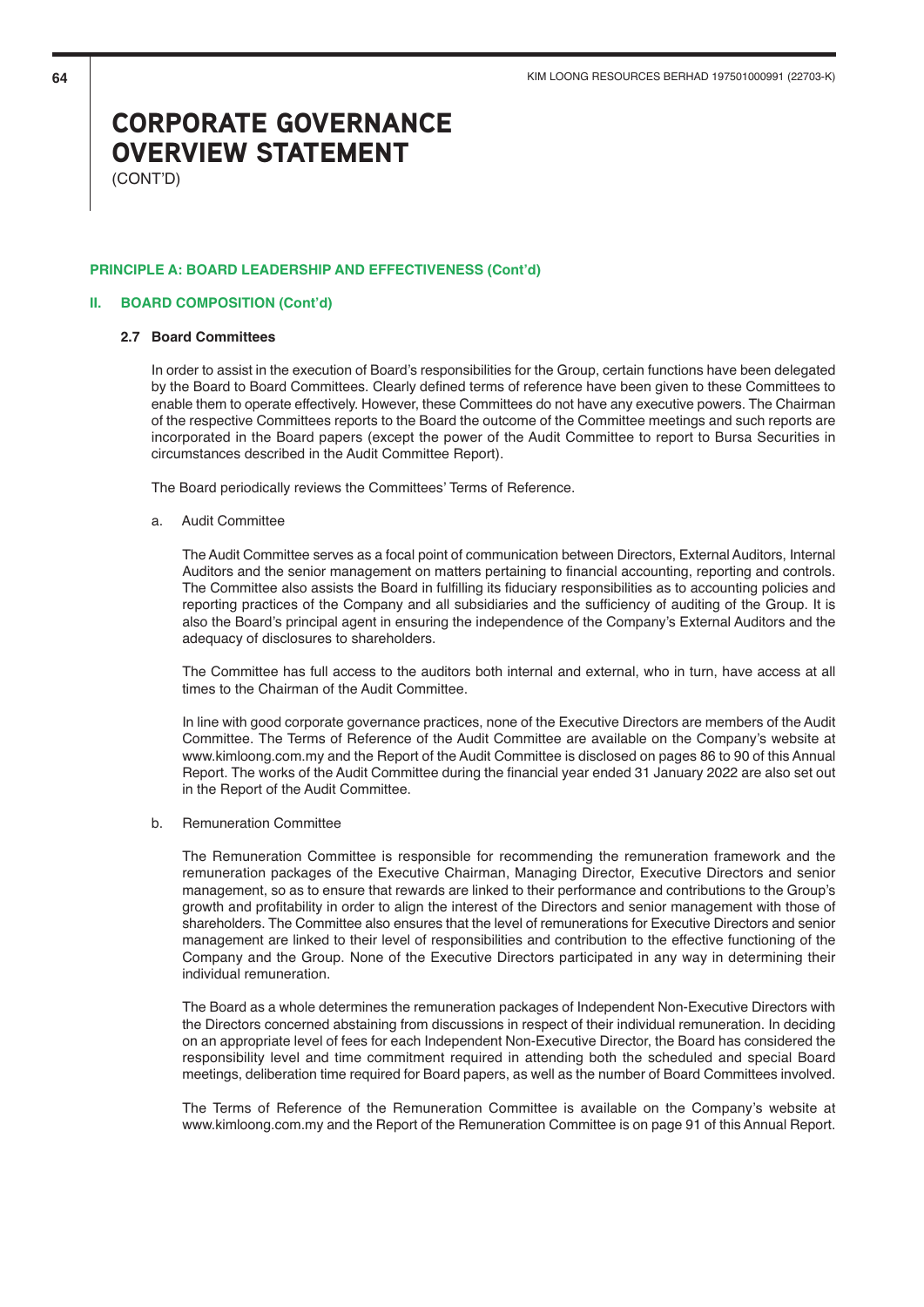(CONT'D)

## **PRINCIPLE A: BOARD LEADERSHIP AND EFFECTIVENESS (Cont'd)**

#### **II. BOARD COMPOSITION (Cont'd)**

## **2.7 Board Committees (Cont'd)**

c. Nominating Committee

 The Nominating Committee is empowered by the Board through clearly defined terms of reference to ensure that there are appropriate procedures in place for the nomination, selection and evaluation of Directors. The Nominating Committee assesses the effectiveness of the Board as a whole and each of the Board Committees as well as the contribution of each individual Director, including the Independent Non-Executive Directors, Executive Chairman and Managing Director on an annual basis. All assessments and evaluations carried out by the Nominating Committee in discharging its duties are documented in the minutes of meetings.

 The objective of the assessment of the effectiveness of the Board as a whole, the Board Committee and the contribution of each Director was to improve the Board and the Committee's effectiveness and to enhance the Director's awareness on the key areas that need to be addressed. The evaluation result was tabled for consideration of the Nominating Committee and its recommendations to the Board.

 The Board, through the Nominating Committee's annual appraisal process, believes that it possesses the required mix of skills, experience and other qualities including core competencies brought by Independent Non-Executive Directors which enables it to discharge its duties in an effective manner in light of the challenging economic and operating environment in which the Group operates. Furthermore, the Board continuously reviews its size and composition with particular consideration on its impact on the effective functioning of the Board.

 The Board appoints its members through a selection process. All new appointees will be considered and evaluated by the Nominating Committee for the candidates' ability to discharge responsibilities as expected from them. The Committee will then recommend the candidates to be approved and appointed by the Board. The Company Secretaries will ensure that all appointments are properly made and that legal and regulatory obligations are met.

 The Terms of Reference of the Nominating Committee is available on the Company's website at www.kimloong.com.my and the Report of the Nominating Committee is on page 92 of this Annual Report.

## **III. REMUNERATION**

- **3.1** The remuneration policy of the Company is based on the philosophy to enable the Company to attract and retain Directors and senior management of calibre and relevant experience and expertise to manage the Group successfully. For an Executive Director and senior management, the remuneration will depend on the achievement of goals including targets and personal achievement and is linked to Group and individual performance. In the case of a Non-Executive Director, the level of remuneration reflects the experience, expertise and level of responsibilities undertaken by the particular Non-Executive Director concerned. All Independent Non-Executive Directors are paid Director's fees for serving as Directors on the Board and its Committees. The Company also reimburses reasonable expenses incurred by these Directors in the course of their duties.
	- a. The level and make up of Remuneration

 The remuneration package of the Executive Directors and senior management is reviewed by the Remuneration Committee for consideration of the Board.

 The remuneration of all Non-Executive Directors is reviewed by the Board, based on their experience and expertise and the level of responsibilities of the Directors concerned as well as the condition of the industry.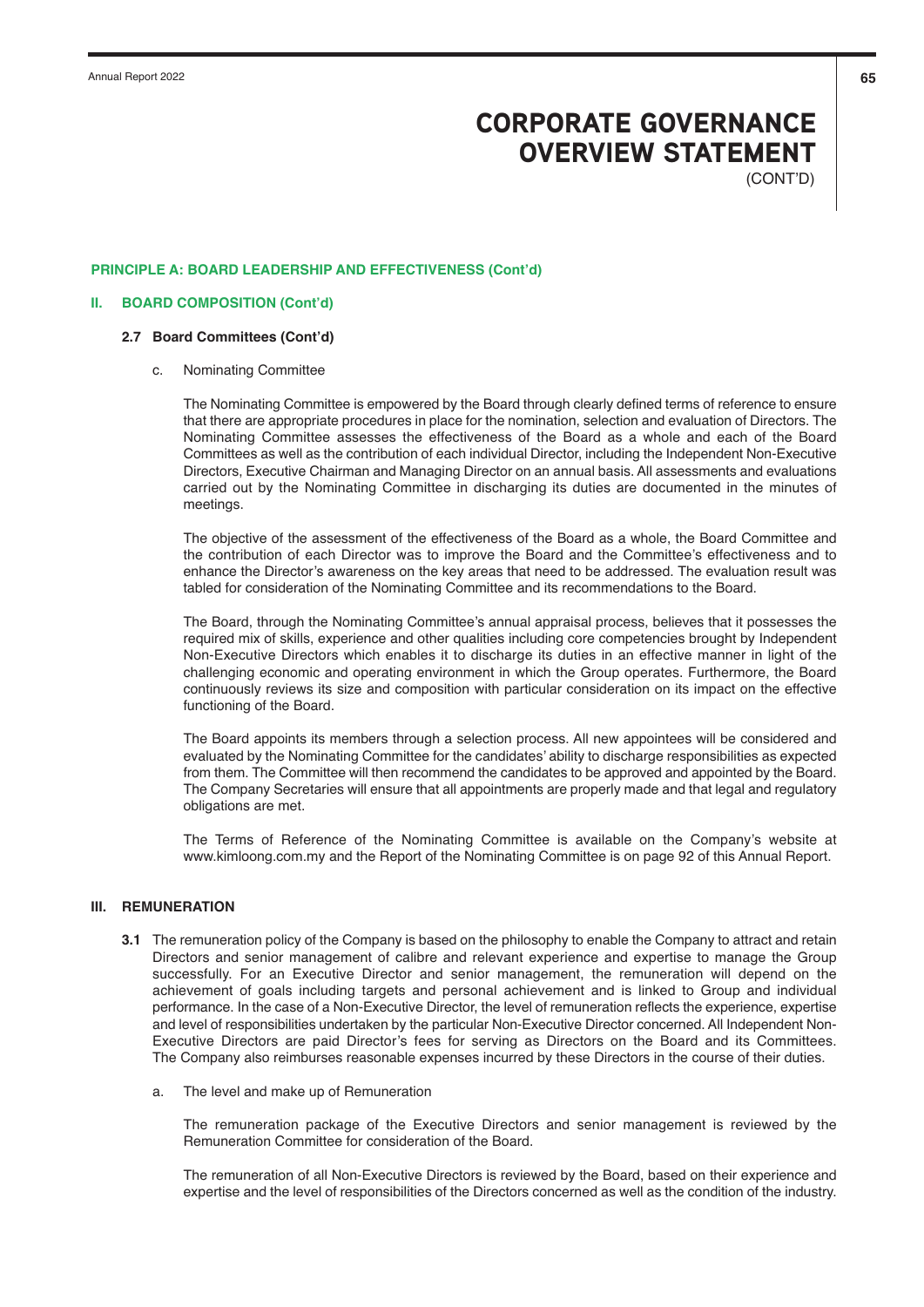(CONT'D)

## **PRINCIPLE A: BOARD LEADERSHIP AND EFFECTIVENESS (Cont'd)**

## **III. REMUNERATION (Cont'd)**

# **3.1 (Cont'd)**

b. Procedure

 The Remuneration Committee recommends to the Board the remuneration package of the Executive Directors and senior management. The Executive Directors do not participate in decisions regarding their own remuneration packages. The Board as a whole determines the remunerations of Non-Executive Directors with individual Directors abstaining from making decisions in respect of their individual remunerations. The Directors' fees and meeting allowance are approved at the AGM by shareholders.

#### c. Disclosure

 A summary of the remuneration of the Directors of the Group and of the Company for the year ended 31 January 2022, distinguishing between Executive and Non-Executive Directors, with categorisation into appropriate components is set out as below:

## **Group**

|                                                               | Directors'<br><b>Fees</b><br>(RM) | <b>Basic</b><br><b>Salary</b><br>(RM) | <b>Bonus</b><br>(RM) | <b>Benefit</b><br>-in<br>-kind<br>(RM) | <b>Other</b><br><b>Emoluments</b><br>(RM) | <b>Total</b><br>(RM) |
|---------------------------------------------------------------|-----------------------------------|---------------------------------------|----------------------|----------------------------------------|-------------------------------------------|----------------------|
| Gooi Seong Lim<br>(Executive Chairman)                        | 88,500                            | 840,000                               | 920,000              | 3,875                                  | 345,957                                   | 2,198,332            |
| Gooi Seong Heen<br>(Managing Director)                        | 88,500                            | 936,000                               | 1,044,000            | 30,468                                 | 388,256                                   | 2,487,224            |
| Gooi Seong Chneh<br>(Executive Director)                      | 88,500                            | 840,000                               | 920,000              | 3,875                                  | 346,457                                   | 2,198,832            |
| Gooi Seong Gum<br>(Executive Director)                        | 82,500                            | 840,000                               | 920,000              | 21,275                                 | 346,457                                   | 2,210,232            |
| Gan Kim Guan<br>(Senior Independent<br>Non-Executive Director | 100,000                           |                                       |                      |                                        | 2,500                                     | 102,500              |
| Chan Weng Hoong<br>(Independent)<br>Non-Executive Director)   | 94,000                            |                                       |                      |                                        | 2,500                                     | 96,500               |
| Cheang Kwan Chow<br>(Independent<br>Non-Executive Director)   | 94,000                            |                                       |                      |                                        | 2,500                                     | 96,500               |
| Total                                                         | 636,000                           | 3,456,000                             | 3,804,000            | 59,493                                 | 1,434,627                                 | 9,390,120            |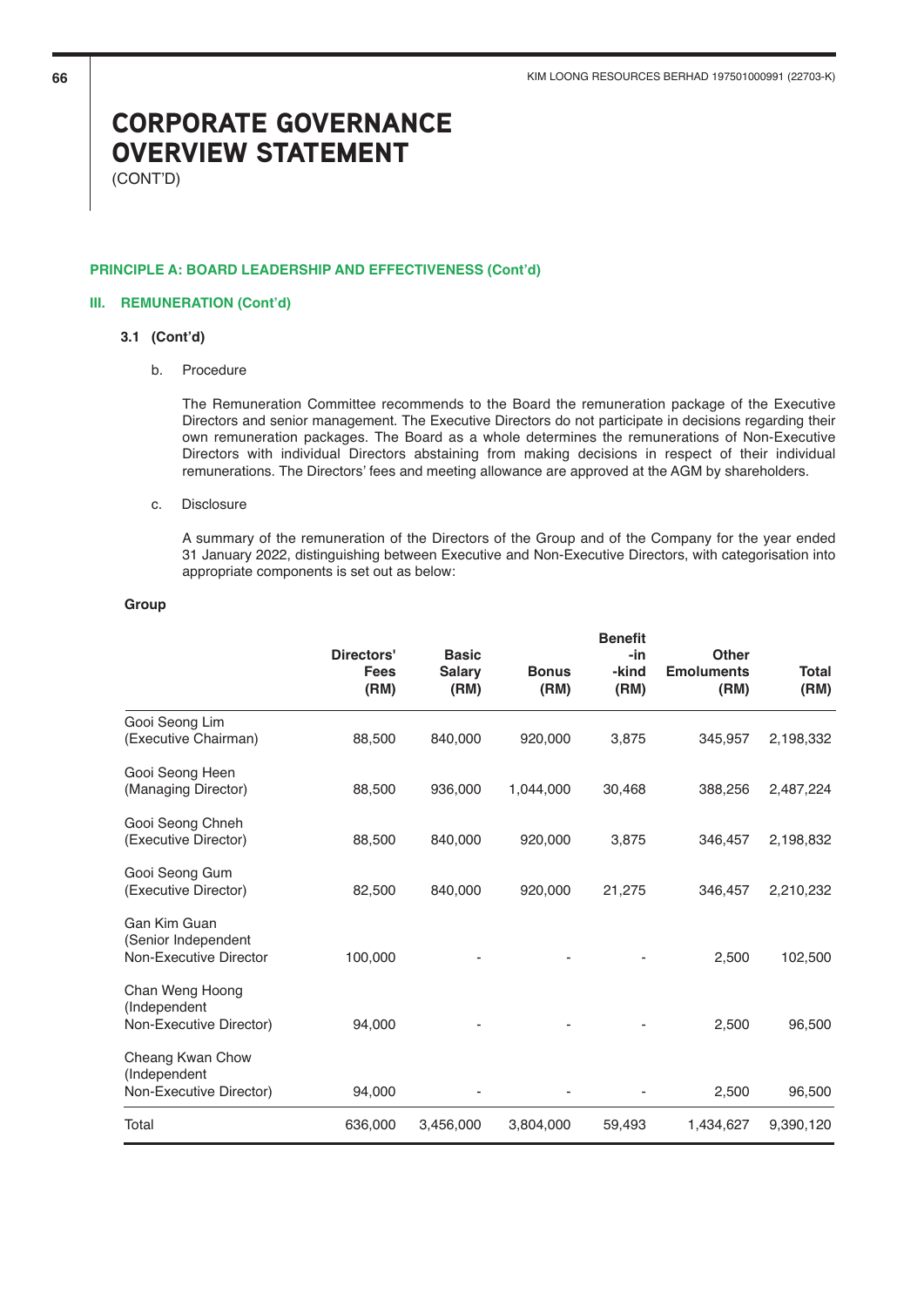(CONT'D)

# **PRINCIPLE A: BOARD LEADERSHIP AND EFFECTIVENESS (Cont'd)**

# **III. REMUNERATION (Cont'd)**

# **3.1 (Cont'd)**

c. Disclosure (Cont'd)

# **Company**

|                                                                | Directors'<br><b>Fees</b><br>(RM) | <b>Basic</b><br><b>Salary</b><br>(RM) | <b>Bonus</b><br>(RM) | <b>Benefit</b><br>-in<br>-kind<br>(RM) | <b>Other</b><br><b>Emoluments</b><br>(RM) | <b>Total</b><br>(RM) |
|----------------------------------------------------------------|-----------------------------------|---------------------------------------|----------------------|----------------------------------------|-------------------------------------------|----------------------|
| Gooi Seong Lim<br>(Executive Chairman)                         |                                   | 480,000                               | 620,000              | 3,875                                  | 212,093                                   | 1,315,968            |
| Gooi Seong Heen<br>(Managing Director)                         |                                   | 576,000                               | 744,000              | 28,734                                 | 253,892                                   | 1,602,626            |
| Gooi Seong Chneh<br>(Executive Director)                       |                                   | 480,000                               | 620,000              | 3,875                                  | 212,093                                   | 1,315,968            |
| Gooi Seong Gum<br>(Executive Director)                         |                                   | 480,000                               | 620,000              | 21,275                                 | 212,093                                   | 1,333,368            |
| Gan Kim Guan<br>(Senior Independent<br>Non-Executive Director) | 100,000                           |                                       |                      |                                        | 2,500                                     | 102,500              |
| Chan Weng Hoong<br>(Independent<br>Non-Executive Director)     | 94,000                            |                                       |                      |                                        | 2,500                                     | 96,500               |
| Cheang Kwan Chow<br>(Independent<br>Non-Executive Director)    | 94,000                            |                                       |                      |                                        | 2,500                                     | 96,500               |
| Total                                                          | 288,000                           | 2,016,000                             | 2,604,000            | 57,759                                 | 897,671                                   | 5,863,430            |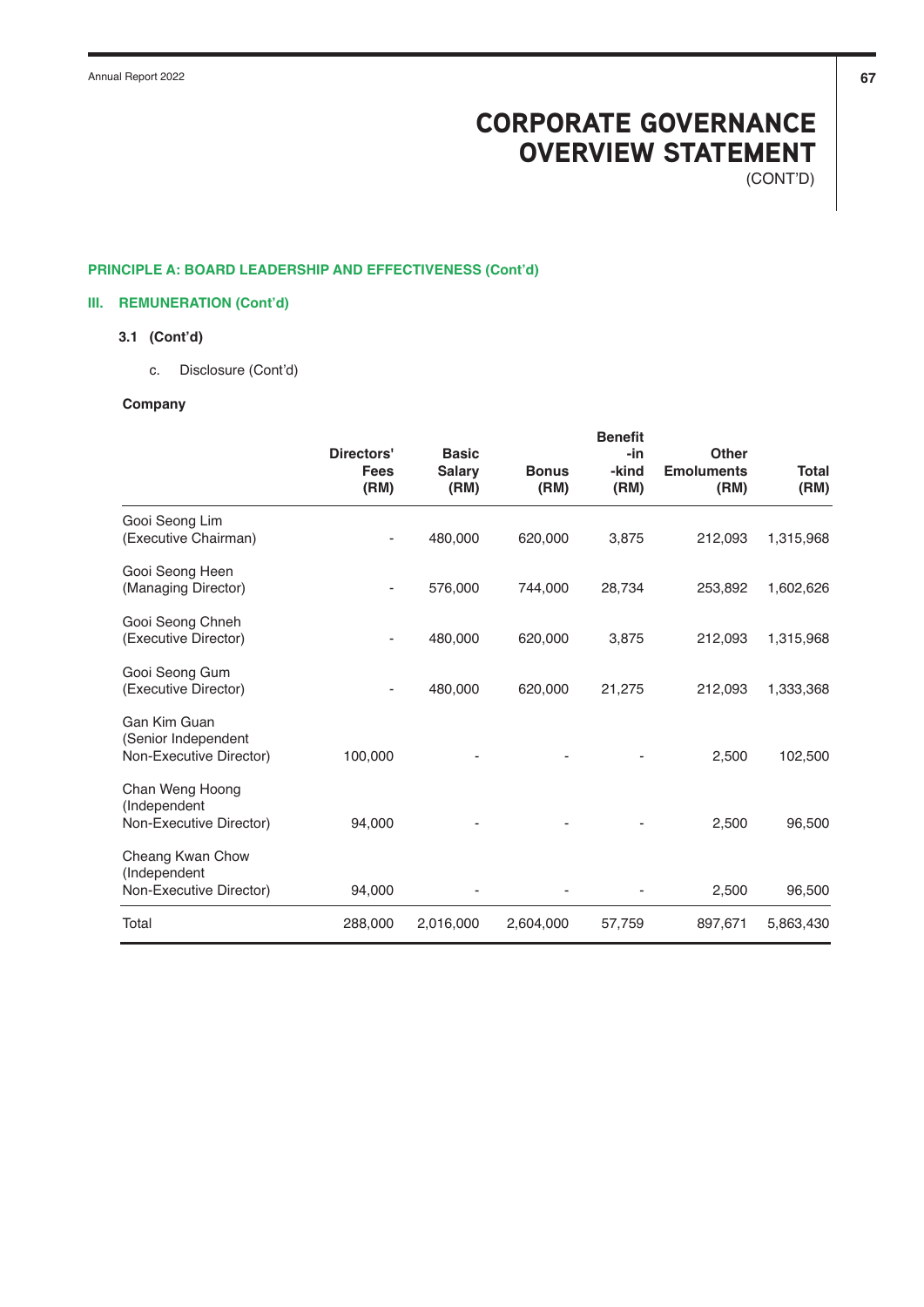(CONT'D)

## **PRINCIPLE A: BOARD LEADERSHIP AND EFFECTIVENESS (Cont'd)**

### **III. REMUNERATION (Cont'd)**

#### **3.2 Remuneration Disclosure for Top Five (5) Key Senior Management**

The Company has an existing policy whereby the remuneration of employees is classified as confidential.

The Board is of the view that disclosure on a named basis of the top five (5) Senior Management's remuneration components in bands of RM50,000 as being disadvantageous to the Group given the competitiveness in the plantation (palm oil) industry for talent due to confidentiality of remuneration packages. It could also possibly give rise to unnecessary staff rivalry and disillusionment. Additionally, as the components of the remuneration of Senior Management are subject to the Personal Data Protection Act 2010, the Board has opted not to disclose personal data of its Senior Management to the public at large.

The performance of senior management is evaluated on an annual basis and measured against pre-determined targets including responsibilities. The Board will ensure that the remuneration for senior management is appropriately commensurate with their performance, in order to attract, retain and motivate them to contribute positively towards the Group's performance. The Board will continuously undertake a robust internal process to ensure that the remuneration of Senior Management is competitive and fair.

# **PRINCIPLE B: EFFECTIVE AUDIT AND RISK MANAGEMENT**

# **4.1 Compliance of Financial Statements with Applicable Financial Reporting Standards**

The Audit Committee is tasked with assisting the Board in maintaining a sound system of internal control across the Group. Accurate and reliable financial statements are a key outcome of a sound system of internal control and towards this end, the Audit Committee considers the following on a regular basis:

- Changes in accounting policies, practices and implementation thereof
- Significant adjustment arising from external audit process
- Qualification of the External Auditors' report (if any)
- Going concern assumption
- Adequacy and appropriateness of disclosures

The Audit Committee also meets with the External Auditors without the presence of Management, and this is a forum at which the External Auditors may raise, among other matters, any concern they may have on the compliance aspect of the financial statements.

The Directors consider that in preparing the financial statements, the Group has used appropriate accounting policies, consistently applied and supported by reasonable and prudent judgment and estimates. All accounting standards which the Board considers to be applicable have been adopted, subject to any explanation for material departures disclosed in the notes to the financial statements.

The Finance Director updates the Audit Committee on a quarterly basis on the Group's financial performance and highlights key issues in connection with the preparation of the results, including the adoption of new accounting standards/policies. The Finance Director is responsible for ensuring that the Group is aware of impending changes to the accounting standards and also the relevant regulatory requirements, recognises the implication of those changes and complies with the requirements.

The Company's financial statements are prepared in accordance with the requirements of the Companies Act, 2016 and Malaysian Financial Reporting Standards in Malaysia. The Board is responsible to ensure that the financial statements give a true and fair view and balanced and understandable assessment of the state of affairs of the Company and of the Group. The Audit Committee assists the Board to ensure accuracy and adequacy of all information for disclosure and compliance with accounting standards.

The Board presents a balanced and meaningful assessment of the Group's financial performance and prospects to the shareholders, investors and regulatory authorities, primarily through the quarterly financial results and annual financial statements, Chairman's Statement and Management Discussion & Analysis in the Annual Report.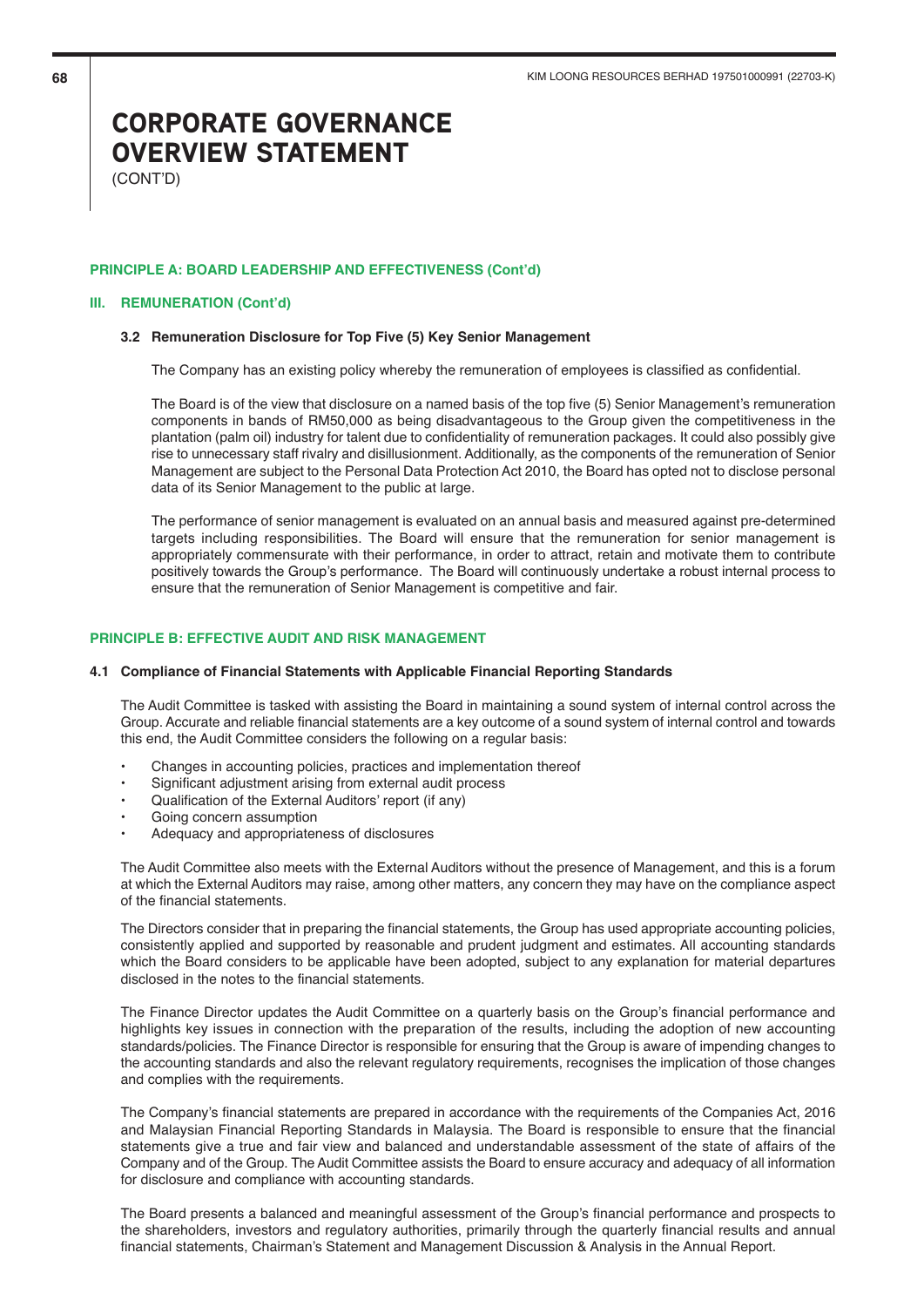(CONT'D)

### **PRINCIPLE B: EFFECTIVE AUDIT AND RISK MANAGEMENT (Cont'd)**

### **4.2 External Auditors**

The Board through the establishment of the Audit Committee, has established a good working relationship with its External Auditors i.e., Messrs Ernst & Young PLT. The Group also maintains a transparent and professional relationship with its External Auditors in seeking professional advice and ensuring compliance with the applicable Malaysian Financial Reporting Standards in Malaysia. Messrs Ernst & Young PLT report to the shareholders of the Company on their opinion which is included as part of the Group's Annual Report with respect to their audit on each year's statutory financial statements. The Company's External Auditors are appointed every year during the AGM.

The External Auditors are invited to attend the Audit Committee meetings and AGM and are available to answer shareholders' questions on the conduct of the statutory audit and the preparation and content of their audit report.

The Board has adopted a procedure in relation to the provision of non-audit services by the Company's External Auditors to ensure that it is not in conflict with the role of the External Auditors or their independence. The External Auditors are required to declare their independence annually.

The Audit Committee is responsible to review all the non-audit services provided by the External Auditors and the aggregate amount of fees paid to them. Details of the amounts paid to the External Auditors for non-audit services performed during the year are set out in the Additional Compliance Information of this Annual Report.

The Audit Committee is also aware of the recommendation of the Code to have policies and procedures in place to assess the suitability and independence of External Auditors. Considering the expertise and existing business knowledge of the current External Auditors and the location of the Company and its subsidiaries, the Audit Committee is of the opinion that the current External Auditors are still suitable for re-appointment. While assessing the independence of the External Auditors, the Audit Committee is satisfied and agreed with the representation by the External Auditors in their Audit Planning Memorandum for the audit of the financial year ended 31 January 2022, that they are independent in accordance with the By-laws (on Professional Ethics, Conduct and Practise) of the Malaysian Institute of Accountants. Furthermore, during the financial year ended 31 January 2022, the External Auditors were not engaged for any significant services other than the statutory audit.

The Board is satisfied based on advice from the Audit Committee that the provision of the non-audit services does not in any way compromise on their independence. In addition, the Audit Committee has obtained a written assurance from the External Auditors confirming that they are and have been independent throughout the conduct of the audit engagement in accordance with the terms of all relevant professional and regulatory requirements.

# **4.3 Internal Audit Function**

The Group's internal audit function adopts a co-sourcing model whereby risk management and specialised audits are performed by the in-house Assurance & Governance Department (Internal Auditors) of Company which acts independently from the activities and operations of the Group. The Assurance and Governance team reports to the Head of Assurance and Governance Department and the Audit Committee. Meanwhile, KPMG Management & Risk Consulting Sdn. Bhd., a professional service firm has been appointed to perform risk-based internal audit where results are directly reported to the Audit Committee.

The main purposes of the Internal Auditors are:

- Review effectiveness of the Group's systems of internal controls;
- Assist in reviewing the adequacy, integrity and effectiveness of the Company's internal control system for the Board as well as to assist in drafting the Statement of Risk Management and Internal Control in the Annual Report;
- Support the Audit Committee in evaluating the effectiveness of the existing internal control system, identify future requirements and co-develop a prioritized action plan to further enhance the internal control system;
- Identify the key business processes within the Group and the Company that Internal Audit should focus on;
- Allocate necessary resources to selected areas of audit in order to provide management and the Audit Committee an effective and efficient level of internal audit coverage; and
- Coordinate risk identification and risk management processes and activities.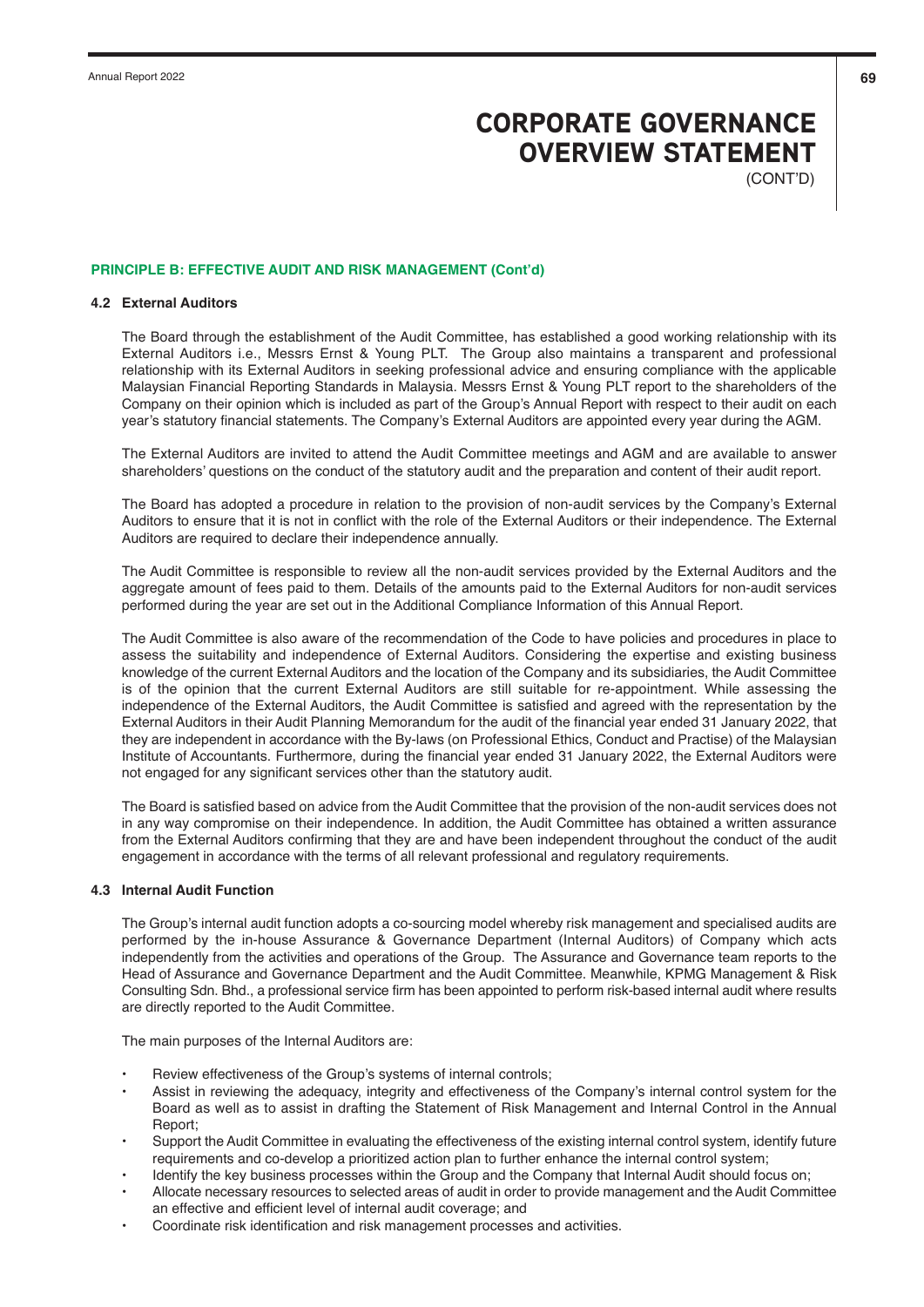(CONT'D)

## **PRINCIPLE B: EFFECTIVE AUDIT AND RISK MANAGEMENT (Cont'd)**

# **4.3 Internal Audit Function (Cont'd)**

The Internal Auditors adopts a risk-based auditing approach by focusing on identified high risk areas for compliance with control policies and procedures, identifying business risks which have not been appropriately addressed and evaluating the adequacy and integrity of controls and statutory requirements based on an internal audit plan agreed annually with the Audit Committee and report on the systems of financial and operations control to the Audit Committee. Submission of the audit results to the Management and the Audit Committee would ensure that the Management is compliant with the internal control systems and implementing continuous improvement.

### **4.4 Related Party Transactions**

Directors recognise that they have to declare their respective interests in transactions with the Company and with the Group and abstain from deliberation and voting on the relevant resolution in respect of such transactions at the Board or at any general meetings convened to consider the matter. The Company has an internal framework to ensure it complies with the related party transactions as prescribed in the MMLR. The related party transactions are recorded and presented to the Audit Committee on a half-yearly basis for review and discussion should any concern arise. All related party transactions are reviewed as part of the annual internal audit plan, and the Audit Committee reviews any related party transactions and conflict of interest situation that may arise within the Group including any transactions, procedure or course of conduct that causes questions of management integrity to arise.

### **4.5 Risk Management Framework**

The Board recognises that risk management is an integral part of the Group's business operations and is important for the achievement of its business objectives. The Group has established a Risk Management and Sustainability Committee ("RMSC") that is chaired by the Managing Director and its members comprise the Executive Directors, Heads of Divisions & Departments ("HODS") and staff from key operations. They have also been trained to identify the risks relating to their areas; the likelihood of these risks occurring; the consequences if they do occur; and the actions being and/or to be taken to manage these risks to the desired level. The risk profiles and risk treatment measures determined from this process are documented in risk registers with each business or operations area having its respective risk register.

The risk registers are eventually compiled to form the Group Risk Profile for reporting to the RMSC and the Audit Committee.

Ongoing risk management education and training is provided at Management and staff level by members of the RMSC.

## **4.6 Internal Control**

The Board acknowledges that it is responsible for the Group's system of internal controls which is to maintain a sound system of internal control to safeguard shareholders' investment and the Group's assets. It involves key management of each business unit to meet the Group's particular needs, manage risks to which it is exposed, the effective and efficient conduct of operations, financial controls and compliance with laws and regulations as well as with internal procedures and guidelines to provide reasonable but not absolute assurance against misstatement or loss.

The review on the systems of internal control is set out under the Statement on Risk Management & Internal Control as set out in pages 77 to 85 of this Annual Report.

The Statement on Risk Management & Internal Control provides an overview of the risk management framework and state of internal control within the Group.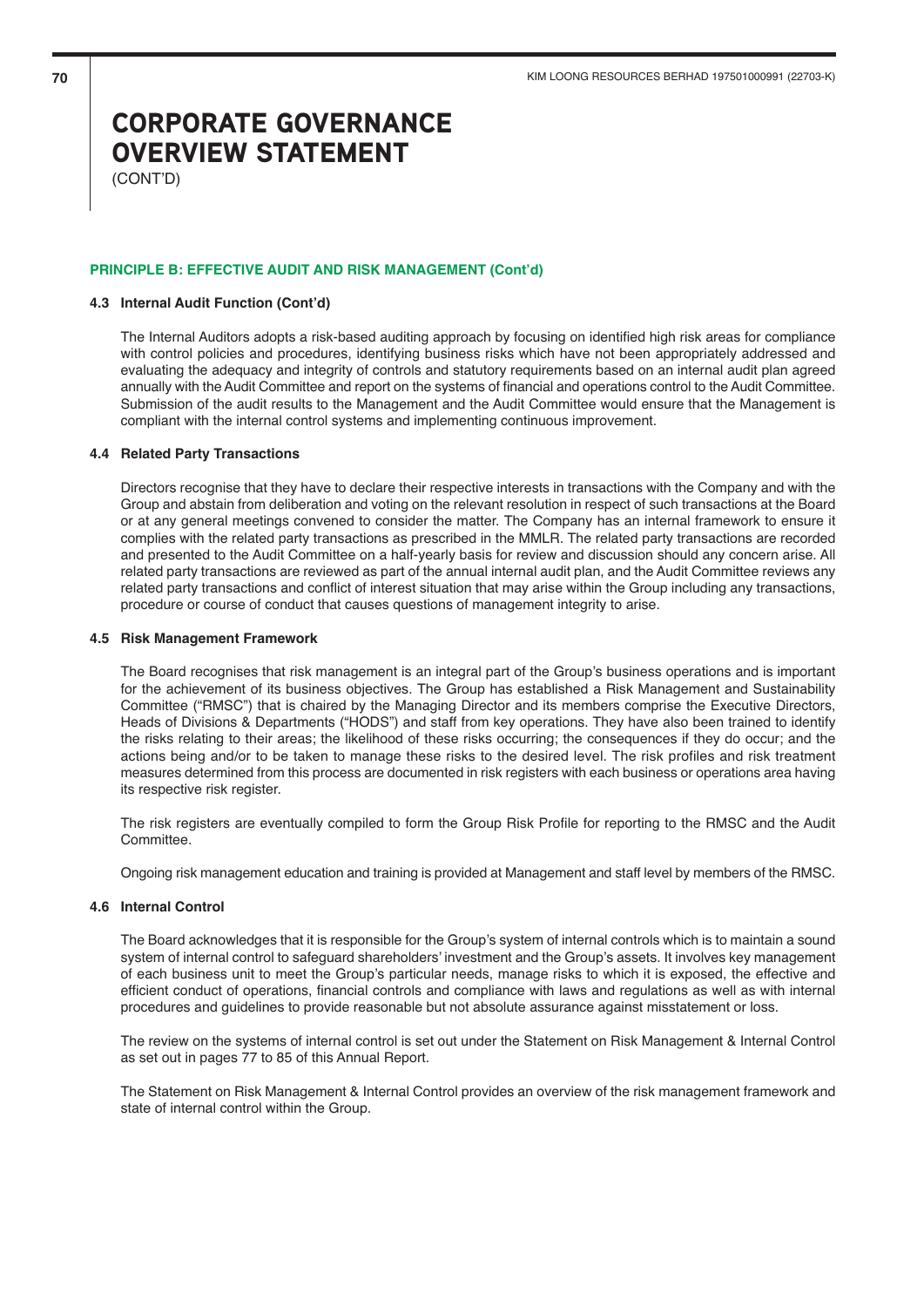(CONT'D)

## **PRINCIPLE C : INTEGRITY IN CORPORATE REPORTING AND MEANINGFUL RELATIONSHIP WITH STAKEHOLDERS**

## **5.1 Strengthening Integrity and Ethics**

The Board acknowledges its role in establishing a corporate culture with uncompromising ethical conduct. In line with this principle, the Group has in place the following policies to ensure the conduct of business of the Group and the employees are consistently carried out ethically and with integrity.

a) Code of Ethics and Conduct

The Code of Ethics and Conduct ("COEC") of the Group contains detailed policy statements on the standards of behaviour and ethical conduct expected of all Directors and employees and business partners of the Group. The COEC not only promotes legal and procedural compliance but also provides a moral compass to ensure that the individual's behaviour is in line with the Group's Core Values and business objectives.

All employees are expected to understand the principles and standards stipulated and must comply with them not only in their form but also in the substance of the ethical principles and conduct stated in the COEC.

Further details on the COEC are available on the Company's website at www.kimloong.com.my.

b) Whistleblowing Policy

The Group's Whistleblowing Policy ("WP") provides a transparent mechanism and avenue for all stakeholders to report or raise genuine concerns on any misconduct without fear of retaliation and intimidation. Confidentiality and anonymity are assured to stakeholders who disclose their concerns in good faith and in doing so, had followed the appropriate disclosure procedures, accordingly. The WP sets a clear procedural guide for stakeholders to follow in raising their concerns to ensure that issues are addressed by the appropriate personnel and definitive action can be taken.

c) Gift, Entertainment and Travel Policy

The Gift, Entertainment and Travel Policy is intended to enable the Directors, Management and employees to conduct the Group's business with integrity and maintain strong professional relationships with all of their counterparts and business partners based on merit and performance.

d) Anti-Bribery and Anti-Corruption Policy

With the adoption of the Anti-Bribery and Anti-Corruption (ABC) policy, the Group practises zero tolerance policy against all forms of bribery and corruption. The ABC policy elaborates upon those principles and provides guidance to employees on how to deal with improper solicitation, bribery and other corrupt activities and issues that may arise in the course of conducting business. The ABC policy is also applicable to all employees, directors, contractors, sub-contractors, consultants, agents, representatives and others performing work or services for or on behalf of Group.

Continuous engagement activities are conducted to spread awareness of the policies and to address any concerns.

For more information on the ABC policy, please refer to the Company's website at www.kimloong.com.my

e) Corporate Liability

The Malaysian Anti-Corruption Commission Act 2009 ("MACC Act 2009") has been amended to include a corporate liability provision that imposes liability on a commercial organisation for corruption committed by persons associated with the organisation to obtain a business advantage. Taking cognisance of the provision under Section 17A of the MACC Act 2009 which came into effect on 1 June 2020, the Company has taken proactive actions to ensure that it has adequate procedures in place designed to prevent associated persons from undertaking conduct that would be in breach of the said section.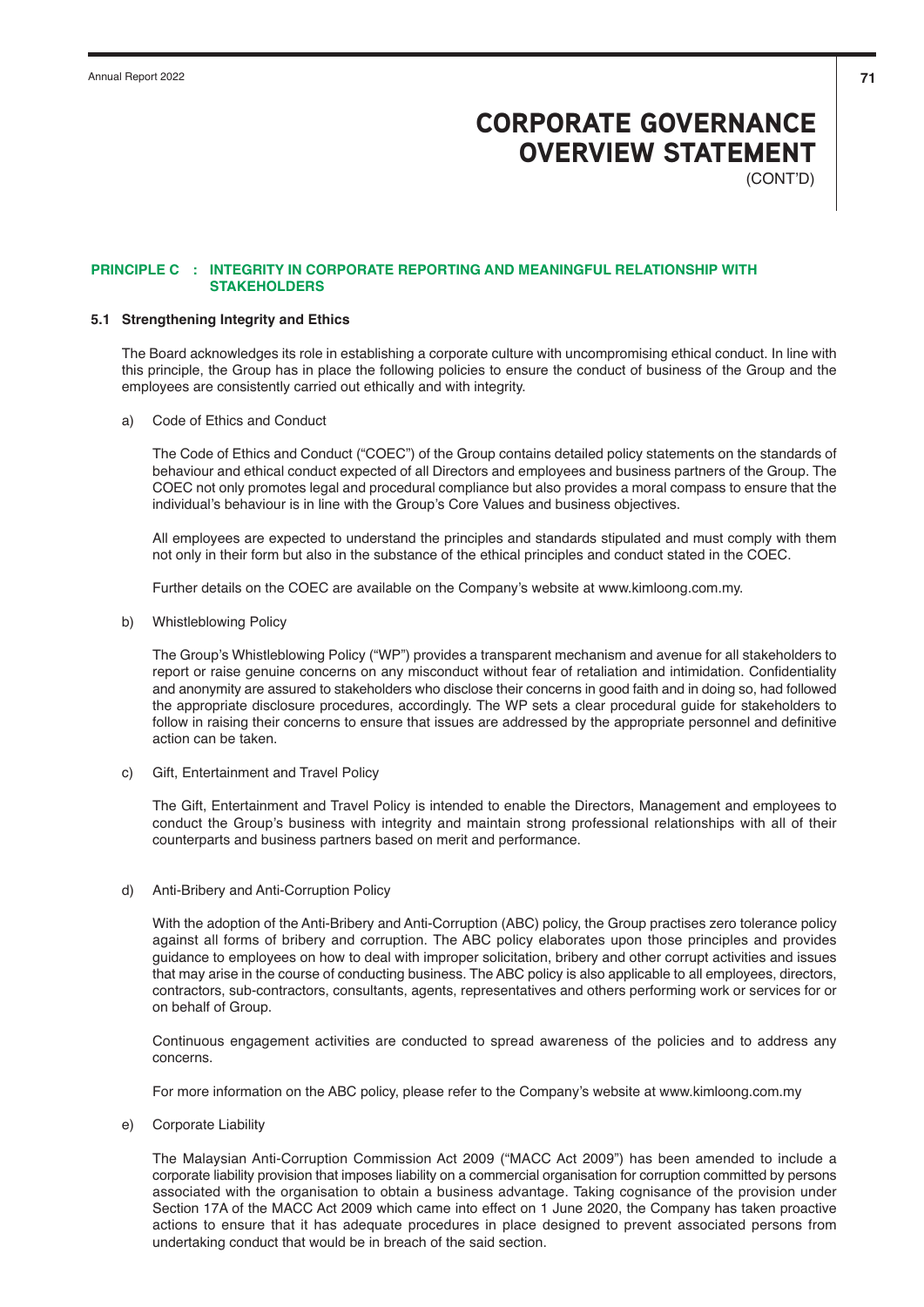(CONT'D)

## **PRINCIPLE C : INTEGRITY IN CORPORATE REPORTING AND MEANINGFUL RELATIONSHIP WITH STAKEHOLDERS (Cont'd)**

## **5.2 Effective Communication with Stakeholders**

## **a) Corporate Disclosure Policy**

The Company's Corporate Disclosure Policy provides a framework for the Board, management and relevant staff to communicate effectively with shareholders, investors, other stakeholders and the public generally. The policy encompasses the following objectives:

- to raise awareness and provide guidance to the Board and employees of the Group on the Company's disclosure obligations and practices;
- to provide policies and guidelines in disseminating information to, and in dealing with shareholders, financial analysts, media, regulators, the investing community and other stakeholders;
- to ensure compliance with applicable legal and regulatory requirements on disclosure of material information; and
- to build good relations with the investing community to foster trust and confidence.

The Corporate Disclosure policy regulates the review and release of information to the stock exchange as well as through the Company's website, facilitating timely and accurate disclosure of the Company's affairs.

### **b) Leveraging on Information Technology for Effective Dissemination of Information**

The Board recognises the importance of information technology for effective dissemination of information.

The Company's website has become a key communication channel for the Company to reach its shareholders and general public. The website has a number of sections which provide up-to-date information on Group activities, Board Charter, financial results, announcements released to Bursa Securities, annual reports and company profile, corporate presentations and other information on the Company and can be found on the Company's website at www.kimloong.com.my to further enhance investors and shareholders communication.

#### **c) Insider Trading**

Directors and senior management are prohibited from dealing in securities if they have knowledge of any pricesensitive information which has not been publicly disclosed in accordance with the MMLR and the relevant regulatory provisions.

#### **d) Dialogue between the Group and Investors**

The Board adheres to the disclosure requirements of Bursa Securities and ensures timely release of the financial results on a quarterly basis in order to provide its shareholders with an overview of the Group's financial and operational performance. In addition, it communicates with its shareholders, institutional and potential investors through various announcements made during the year.

This Annual Report is also an important channel of communication to reach shareholders and investors as it provides comprehensive information pertaining to the Group.

A press conference is normally held after the AGM and/or Extraordinary General Meeting ('EGM') of the Company to provide the media the opportunity of receiving an update from the Board and to address any queries or areas of interest by the media.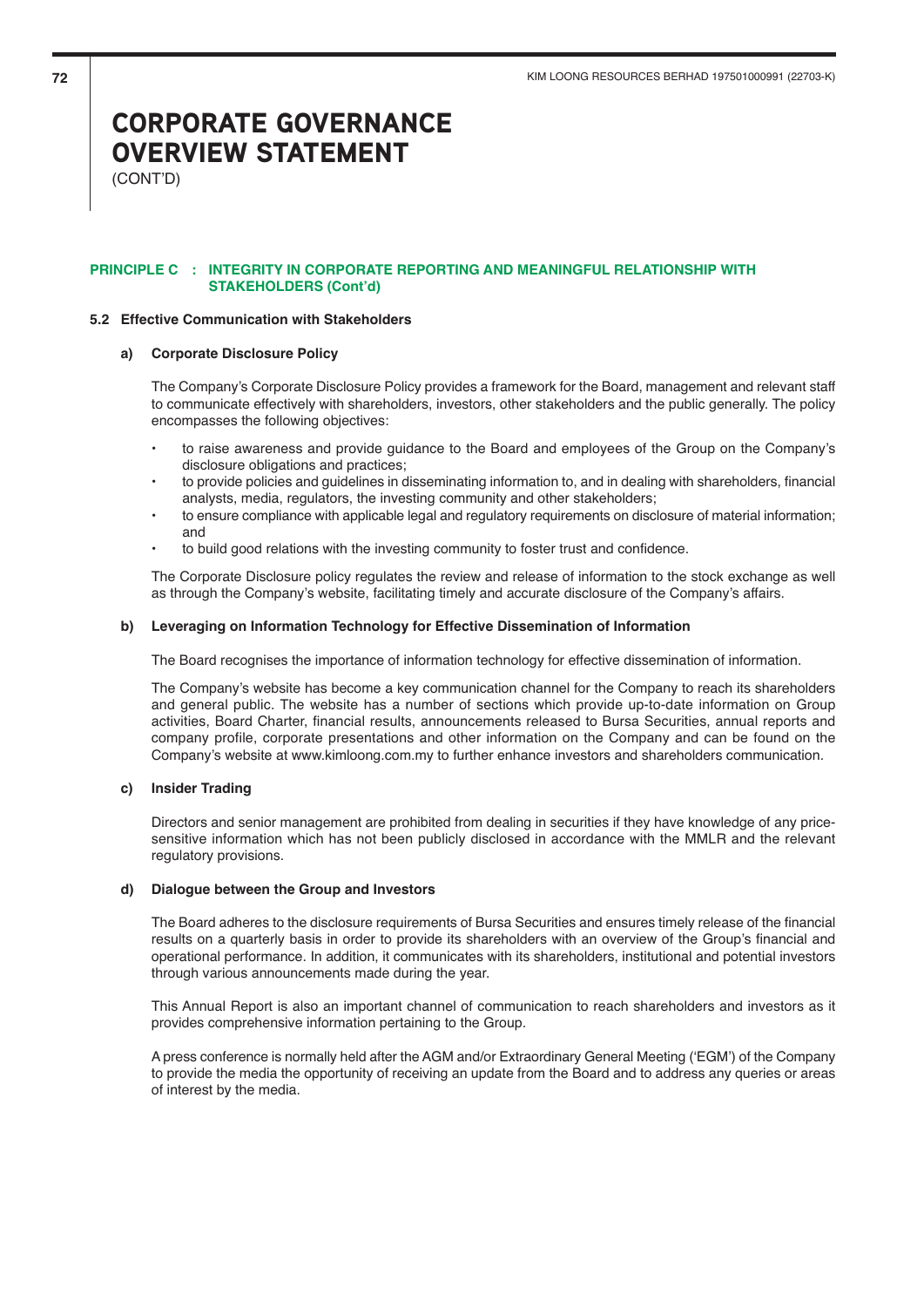(CONT'D)

### **PRINCIPLE C : INTEGRITY IN CORPORATE REPORTING AND MEANINGFUL RELATIONSHIP WITH STAKEHOLDERS (Cont'd)**

#### **5.2 Effective Communication with Stakeholders (Cont'd)**

### **d) Dialogue between the Group and Investors (Cont'd)**

In addition, the Group recognises the need for independent third-party assessment of itself. In this regard, the Executive Chairman, Managing Director and key senior management of the Group also conduct dialogue sessions or briefings with Investment/Financial Analysts and the Press on the results, performance and the potential of new developments of the Group. These briefings enable a direct and frank dialogue on the affairs of the Group.

Other avenues whereby shareholders and interested stakeholders have access to company data are through quarterly filing of financial data at Bursa Securities and via the Company's website at www.kimloong.com.my which they can access for information about the Group.

# **e) AGM**

The AGM is the principal forum of dialogue with shareholders. In accordance with the Company's Articles of Association (Constitution) and Notice of AGM together is sent to shareholders at least twenty-one (21) days prior to the meeting.

Each item of special business included in the notice of meeting is accompanied by an explanation for the proposed resolution. At the AGM, the Board presents the progress and performance of the Group as contained in the Annual Report and shareholders are encouraged to participate and are given every opportunity to raise questions or seek more information during the meeting. The Executive Chairman, Managing Director and Board members are available to respond to all shareholders' queries.

All Directors attended the Fully Virtual AGM held during the financial year.

Shareholders who are unable to attend are allowed to appoint proxies to attend and vote on their behalf. Shareholders can also leave written questions for the Board to respond. The Share Registrar is available to attend to matters relating to shareholders' interests.

Shareholders are welcome to raise queries by contacting the Company at any time throughout the year and need not wait for the AGM for such an opportunity.

# **5.3 Poll Voting**

The Company has always made the necessary preparation for poll voting for all resolutions tabled at the AGM. The Company will explore the suitability and feasibility of employing electronic means for poll voting.

In line with Paragraph 8.29A of the MMLR, the Company has ensured that any resolution set out in the notice of any general meeting, or in any notice of resolution which may properly be moved and is intended to be moved at any general meeting, is voted by poll. At the same time, the Company is appointing at least one (1) independent scrutineer to validate the votes cast at the general meeting.

The Company conducted poll voting in respect of all resolutions put before the shareholders at the last AGM as required by the MMLR. The poll results of each resolution were announced to Bursa Securities after the AGM via Bursa Link on the same day.